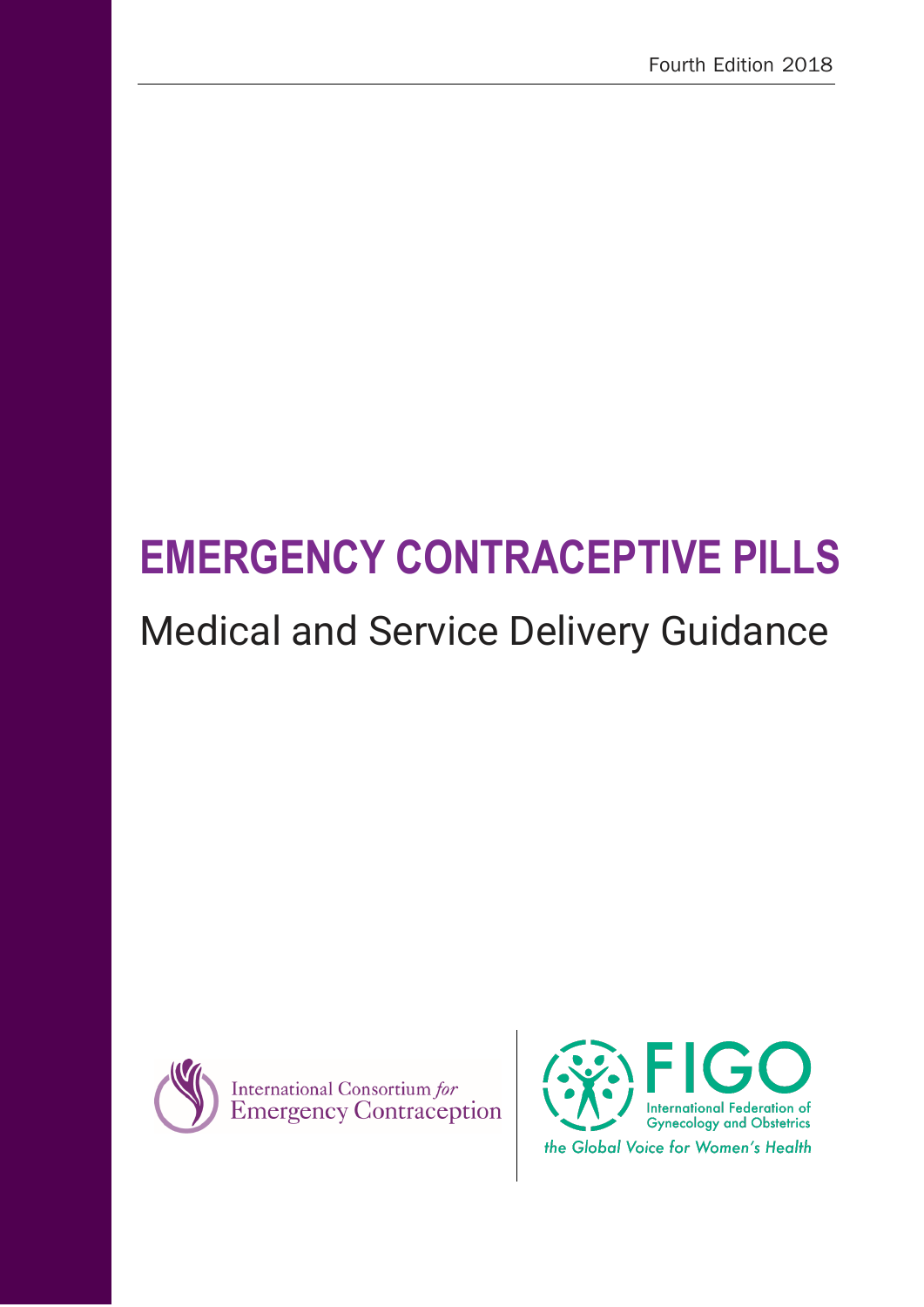## Acknowledgments

The fourth edition of the *Medical and Service Delivery Guidance* supersedes the first three editions, which were published in 2000, 2004, and 2012. A number of experts contributed to this update:

- Cecilia Berger (Karolinska Institutet, Sweden); Diana Blithe (National Institutes of Health, United States of America); Cristián Jesam Gaete (Instituto Chileno de Medicina Reproductiva, Chile); Raymond Li (University of Hong Kong, China); and Wilson Liambila (Population Council, Kenya) revised and provided very valuable input to the first draft of the updated document.
- Mary Lyn Gaffield and Mario Festin (World Health Organization) reviewed the final draft.
- Members of ICEC's Technical Advisory Group reviewed the final draft. They include Diana Blithe (National Institutes of Health, United States of America); Vivian Brache (Profamilia, Dominican Republic); Sharon Camp (retired, Guttmacher Institute, United States of America); Francine Coeytaux (PlanC, United States of America); Daniel Davis (retired, Food and Drug Administration, United States of America); Ian Fraser (University of Sydney, Australia); Jeff Spieler (retired, US Agency for International Development); and James Trussell (Princeton University, United States of America).
- Luis Bahamondes, Nathalie Kapp, Elizabeth Westley, and Melissa Garcia provided valuable input to specific sections of the final draft.
- Cristina Puig Borràs updated the previous version of the guide, which was written by Elizabeth Raymond. Cristina Puig Borràs coordinated the review process. Melissa Garcia provided additional support.

This guidance has been endorsed by the International Federation of Gynecology and Obstetrics (FIGO), whose representatives participated in reviewing the document.



The International Consortium for Emergency Contraception (ICEC) unites organizations and individuals committed to a common mission: to expand access to emergency contraception, with an emphasis on developing countries. For more information about ICEC, visit our website at www.emergencycontraception.org.

This guidance document may be freely reviewed, abstracted, and translated in part or whole, provided that publication credit is given to ICEC.

Production support by Management Sciences for Health.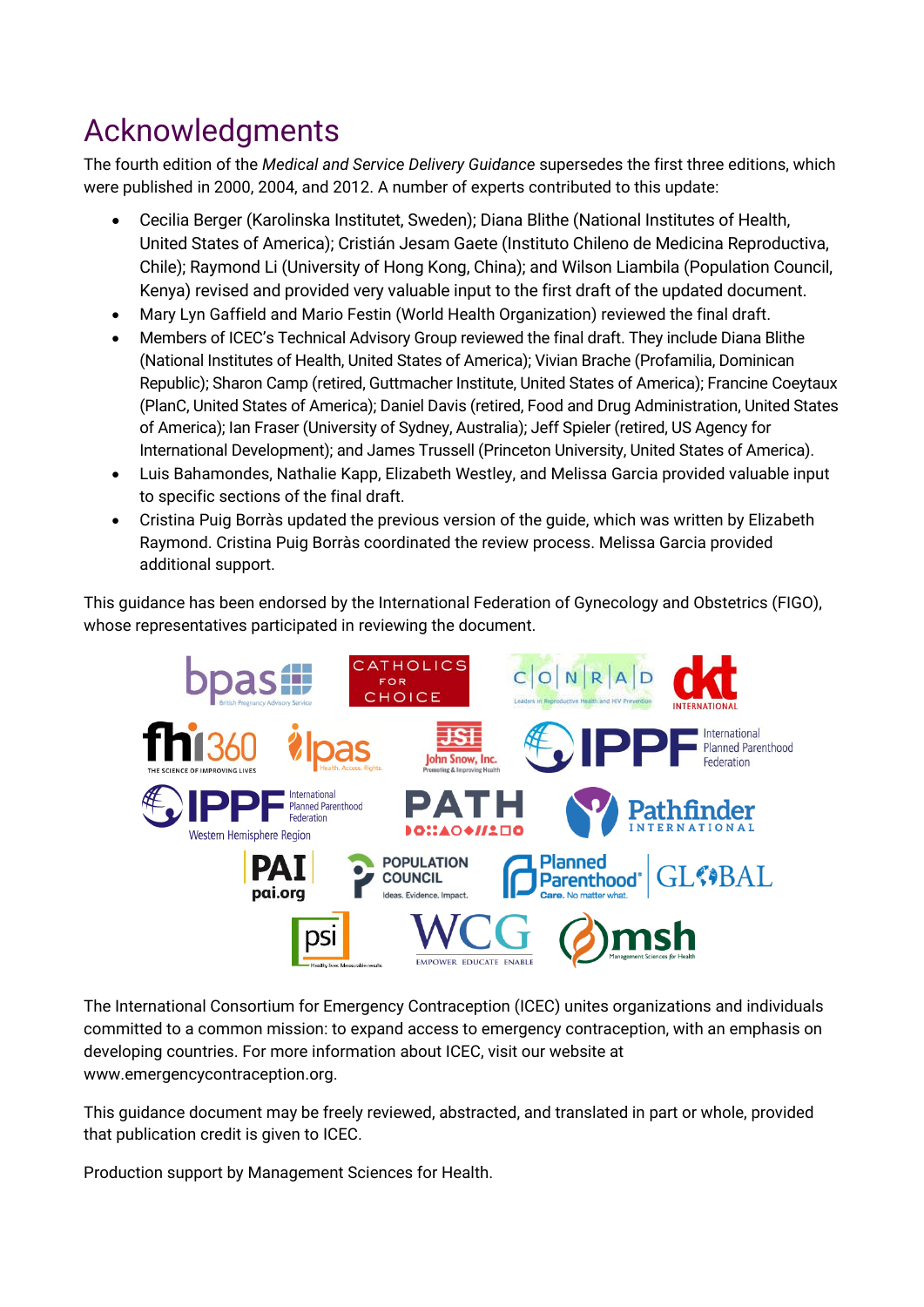## **Table of Contents**

| 10.4 Use after more than one episode of unprotected intercourse 14 |  |
|--------------------------------------------------------------------|--|
|                                                                    |  |
|                                                                    |  |
|                                                                    |  |
|                                                                    |  |
|                                                                    |  |
|                                                                    |  |
|                                                                    |  |
|                                                                    |  |
|                                                                    |  |
|                                                                    |  |
|                                                                    |  |
|                                                                    |  |
| 13. Starting or Resuming Regular Contraceptives after ECP Use 18   |  |
|                                                                    |  |
|                                                                    |  |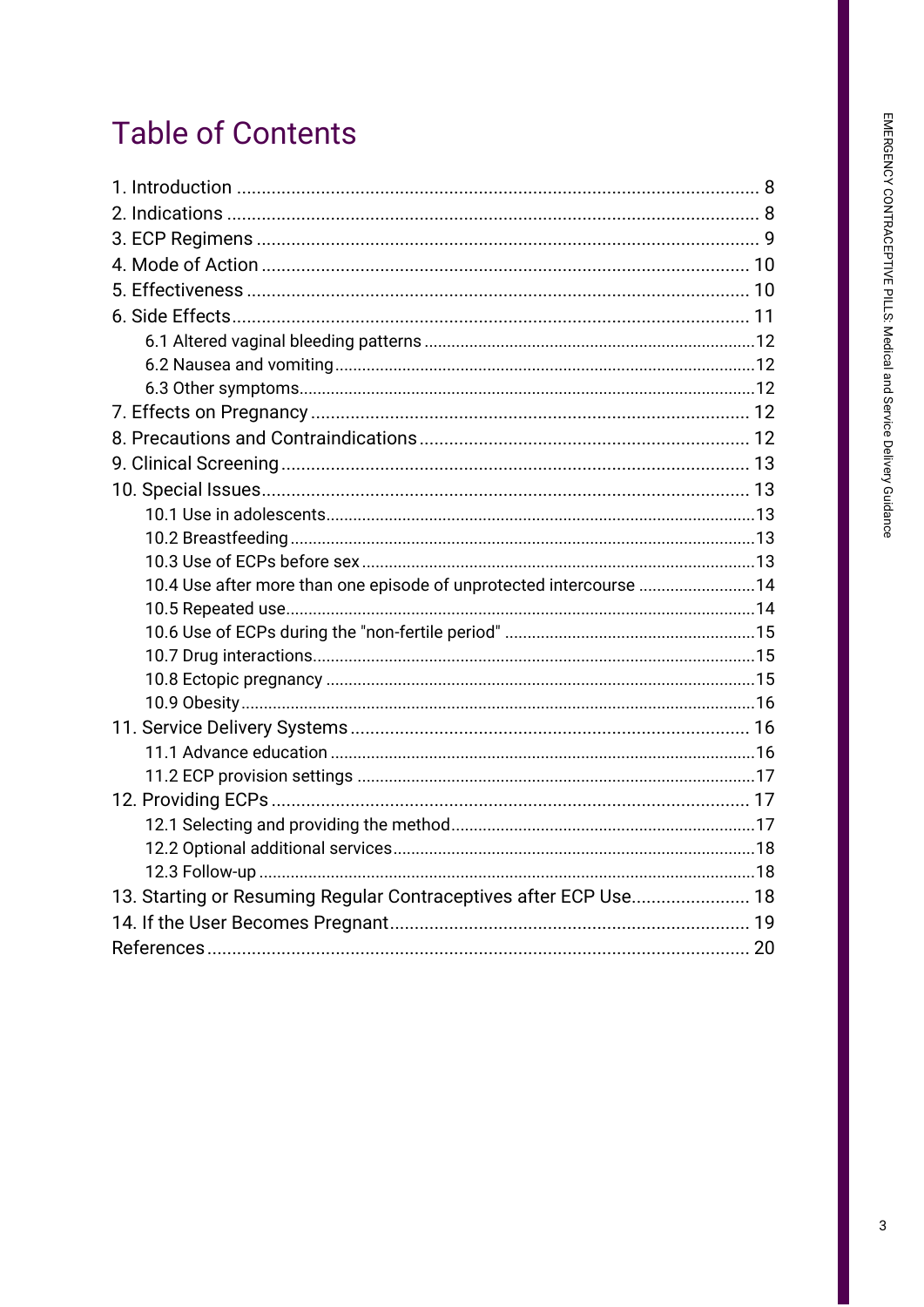## Foreword

The mission of the International Consortium for Emergency Contraception (ICEC) is to expand access to emergency contraception (EC), with an emphasis on developing countries. The Consortium was founded in 1996 by seven international organizations: the Concept Foundation; International Planned Parenthood Federation (IPPF); the Pacific Institute for Women's Health; PATH; Pathfinder International; the Population Council; and the World Health Organization's (WHO) Special Programme of Research, Development and Research Training in Human Reproduction. It now brings together several dozen agencies and thousands of individuals in support of its mission. Despite more than 20 years of efforts to expand access to EC, this contraceptive method remains out of reach for many women. The Consortium first produced guidelines in 2000, based on guidelines initially created by Pathfinder, PATH, and IPPF. The guidelines were revised in 2004 and 2012. Given recent changes in accessibility and new research findings in the field of emergency contraception, a new update was necessary.

The Consortium has produced this medical and service delivery guidance about oral emergency contraceptive pills to assist family planning programs and providers in ensuring that the women they serve can use these regimens effectively and safely. This document reflects the latest available evidence and has been reviewed by internationally recognized reproductive health experts. Local programs are welcome to adapt it as needed to comply with national or other requirements.

The guidance does not discuss in depth the use of the copper-bearing intrauterine device (Cu-IUD) for emergency contraception. This device is the most effective emergency contraceptive option and should be offered to women when appropriate. Further information about this option is available on the ICEC website (www.emergencycontraception.org) and the Emergency Contraception website managed by Princeton University and the Association of Reproductive Health Professionals (www.not-2-late.com). In addition, the United Kingdom Faculty of Sexual & Reproductive Healthcare and the European Consortium for Emergency Contraception have published guidelines that offer recommendations on EC pills and the Cu-IUD.

We hope this updated guidance will help you in your work, whether you are a pharmacist or pharmacy worker, health provider, program manager, policy maker, or advocate. We welcome your participation in our community of practice, which is open to all those committed to the Consortium's mission of expanding access to emergency contraception; please feel free to contact us via our website at www.emergencycontraception.org.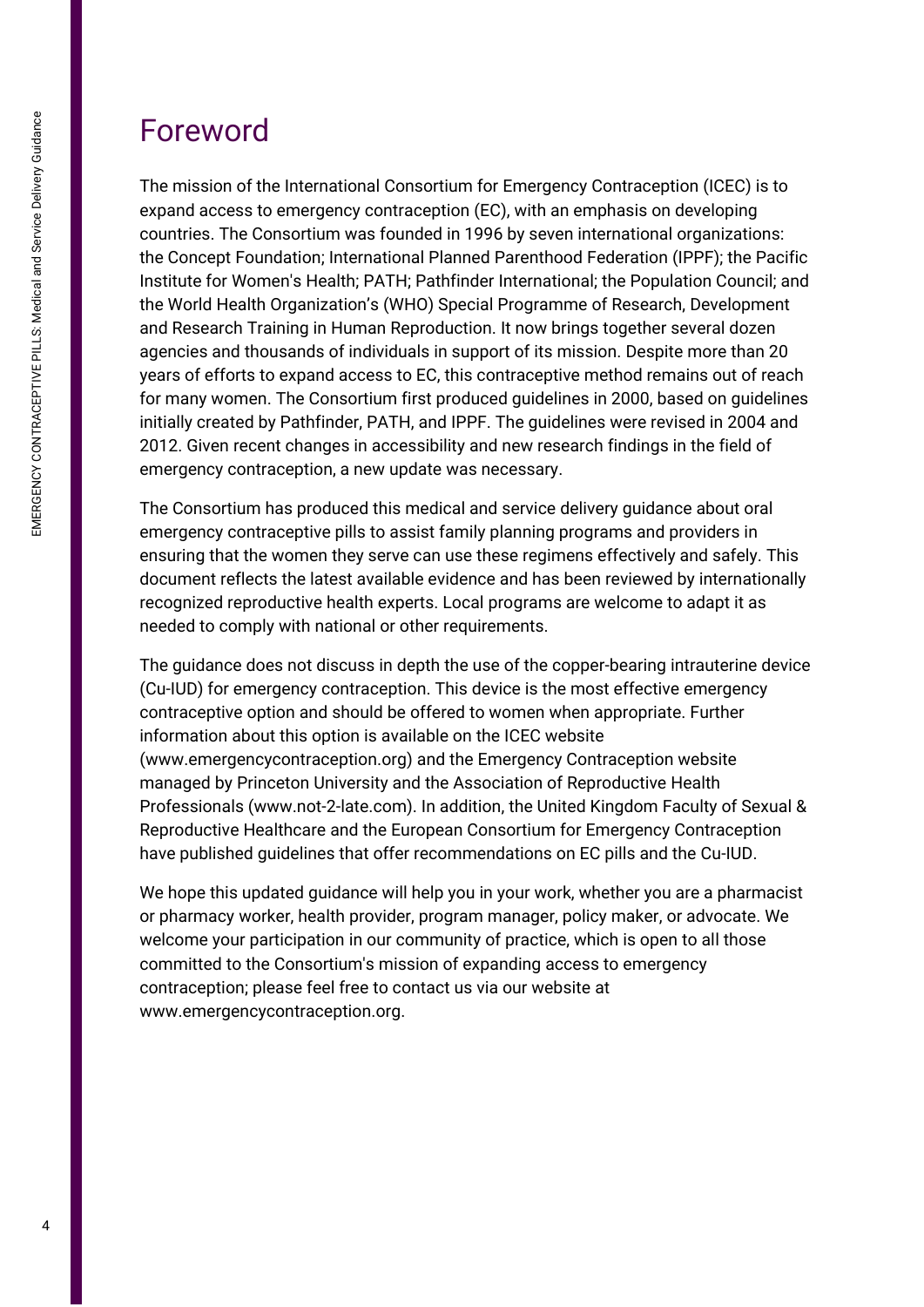#### **EMERGENCY CONTRACEPTIVE PILLS: MEDICAL AND SERVICE DELIVERY GUIDANCE**

## Summary Service Protocol

**Indications:** Emergency contraceptive pills (ECPs) are indicated to prevent pregnancy after sexual intercourse if no contraceptive was used, if a contraceptive was used incorrectly, or if a contraceptive was used correctly but was immediately observed to have failed.

**ECP regimens:** The two primary ECP regimens, packaged and labeled specifically for emergency contraception (EC), are:

- 1 tablet of levonorgestrel (LNG) 1.5 mg (also presented as 2 tablets of LNG 0.75 mg each, which can safely be taken together)
- 1 tablet of ulipristal acetate (UPA) 30 mg

Other ECP regimens are:

- 1 tablet of mifepristone 10–25 mg (less widely available)
- The Yuzpe combined hormonal regimen: using certain types of regular birth control pills as EC

Regardless of the regimen used, ECPs should be taken as soon as possible, and no later than five days after sexual intercourse, to maximize use before ovulation occurs.

**How ECPs work:** The primary mechanism is disruption of ovulation. Other mechanisms have been postulated but are not well supported by data. No evidence supports the theory that ECPs interfere with the implantation of a fertilized egg. ECPs do not cause abortion of an existing pregnancy.

**ECP effectiveness:** The LNG regimen reduces pregnancy risk by at least half and possibly by as much as 80% to 90% for one act of unprotected intercourse. The UPA and mifepristone regimens are more effective than the LNG regimen. The Yuzpe regimen is the least effective.

**Side effects:** ECPs are safe, and there is no situation in which the risks of using any EC regimen outweigh the benefits. Side effects are minor and self-limiting and may include altered bleeding patterns, nausea, headache, abdominal pain, breast tenderness, dizziness, or fatigue.

**Effects on pregnancy:** ECPs are not harmful if inadvertently taken in pregnancy. If the woman became pregnant despite using ECPs, these will do no harm to her, her pregnancy, or the fetus.

**Precautions and contraindications**: ECPs have no medical contraindications. Women should not take ECPs if they are already pregnant because they will not work.

**Clinical screening:** No examinations or laboratory tests are needed before using ECPs.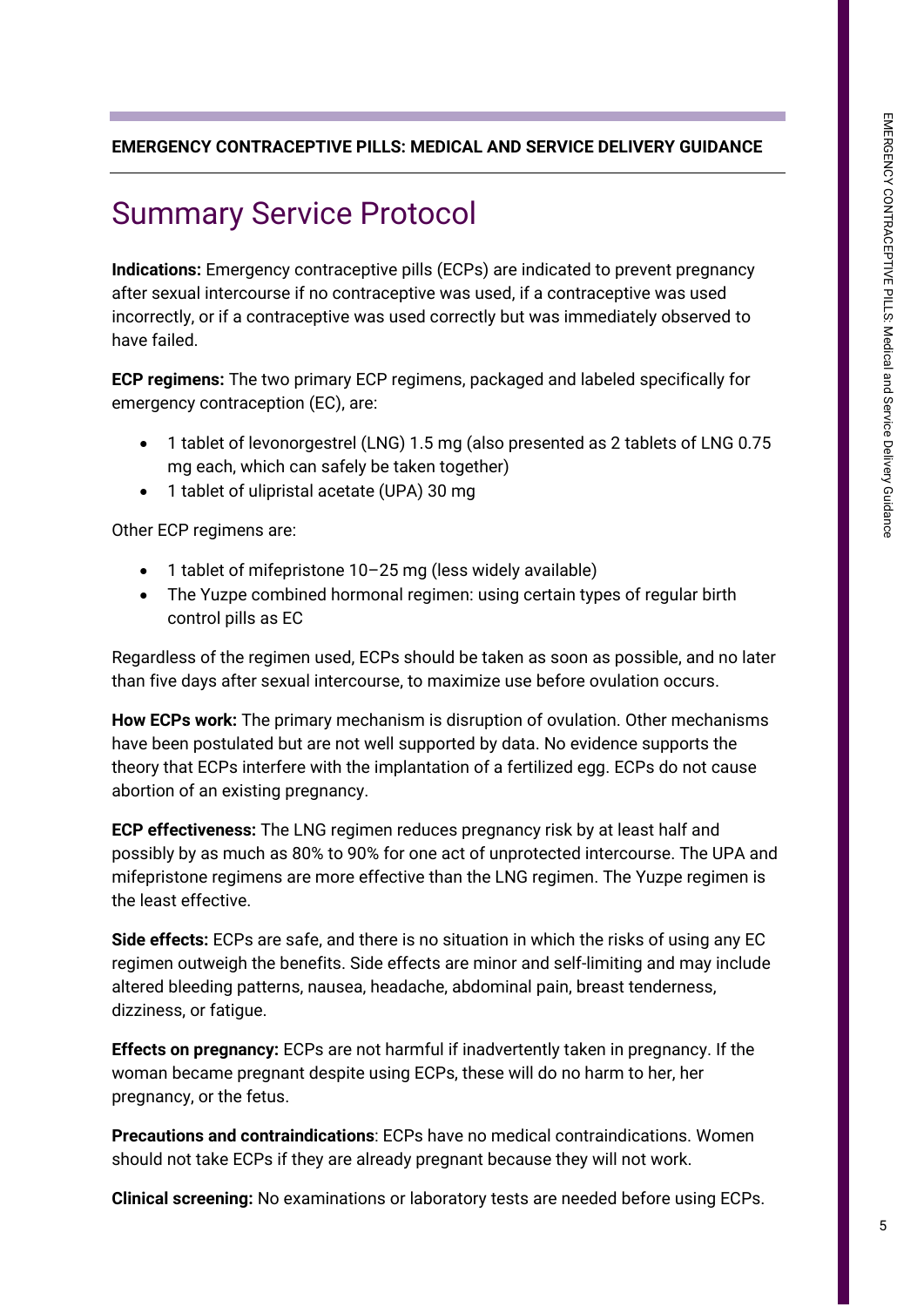#### *Special issues:*

- **Adolescents:** ECPs are safe for all women regardless of age and can be used by girls in beginning stages of puberty, before menarche.
- **Breastfeeding:** LNG ECPs can be used with no restrictions. If UPA ECPs are used, it is recommended to stop breastfeeding for one week.
- **Use of ECPs before sex:** ECPs could be an appropriate method for women with low coital frequency, but this warrants further study. If a woman has the opportunity to plan to use a contraceptive method before sex, a method other than ECPs, such as condoms or another barrier method, is recommended.
- **Use after more than one episode of unprotected sexual intercourse:** Women should use only one ECP treatment at a time regardless of the number of prior episodes of unprotected intercourse. If all episodes of unprotected intercourse were within the last 120 hours, using UPA ECPs is recommended. If all episodes took place within the last 72 hours, a woman can either use LNG or UPA ECPs.
- **Repeated use:** ECPs can be used as often as needed but do not need to be taken more than once every 24 hours if multiple episodes of unprotected intercourse occur within this timeframe. Using EC more than once in the same menstrual cycle is perfectly safe. Because UPA and LNG interact with one another, the same regimen that had already been used (whether LNG or UPA) should be repeated if EC is needed again within a five-day period.
- **Use of ECPs during the "non-fertile period":** Determining with certainty whether intercourse had occurred on a fertile or non-fertile cycle day is often not possible. Thus, women should not refrain from using ECPs due to an assumption that a particular episode of unprotected intercourse may have occurred on a potential non-fertile day.
- **Drug interactions:** Inducers of hepatic CYP450 enzymes may reduce the effectiveness of LNG and UPA ECPs. These include the HIV medicines efavirenz and ritonavir, certain medicines for tuberculosis and epilepsy, and herbal medicines containing St. John's wort. A woman using these drugs and in need of EC should be offered the Cu-IUD or, alternatively, a double dose of LNG (3 mg). In addition, the effectiveness of UPA ECPs could be reduced if progestogen was taken seven days prior or is taken within five days after UPA intake. Use of UPA ECPs is not recommended in women with severe asthma treated by oral glucocorticoid or in women with severe hepatic impairment.
- **Ectopic pregnancy:** No ECP regimen increases the risk that a pregnancy will be ectopic.
- **Obesity:** ECPs may be less effective among women with a body mass index (BMI) ≥30 kg/m<sup>2</sup> than among women with a BMI <25 kg/m<sup>2</sup>. The Cu-IUD or the UPA regimen is recommended for obese-BMI women. Alternatively, a double dose of LNG can be considered. Women should never be denied access to ECPs due to higher weights or BMI.

**Service delivery systems:** All women, girls, and men should be informed about ECPs before the need arises. To ensure timely access, obtaining a package of ECPs or a prescription in advance of need should be considered.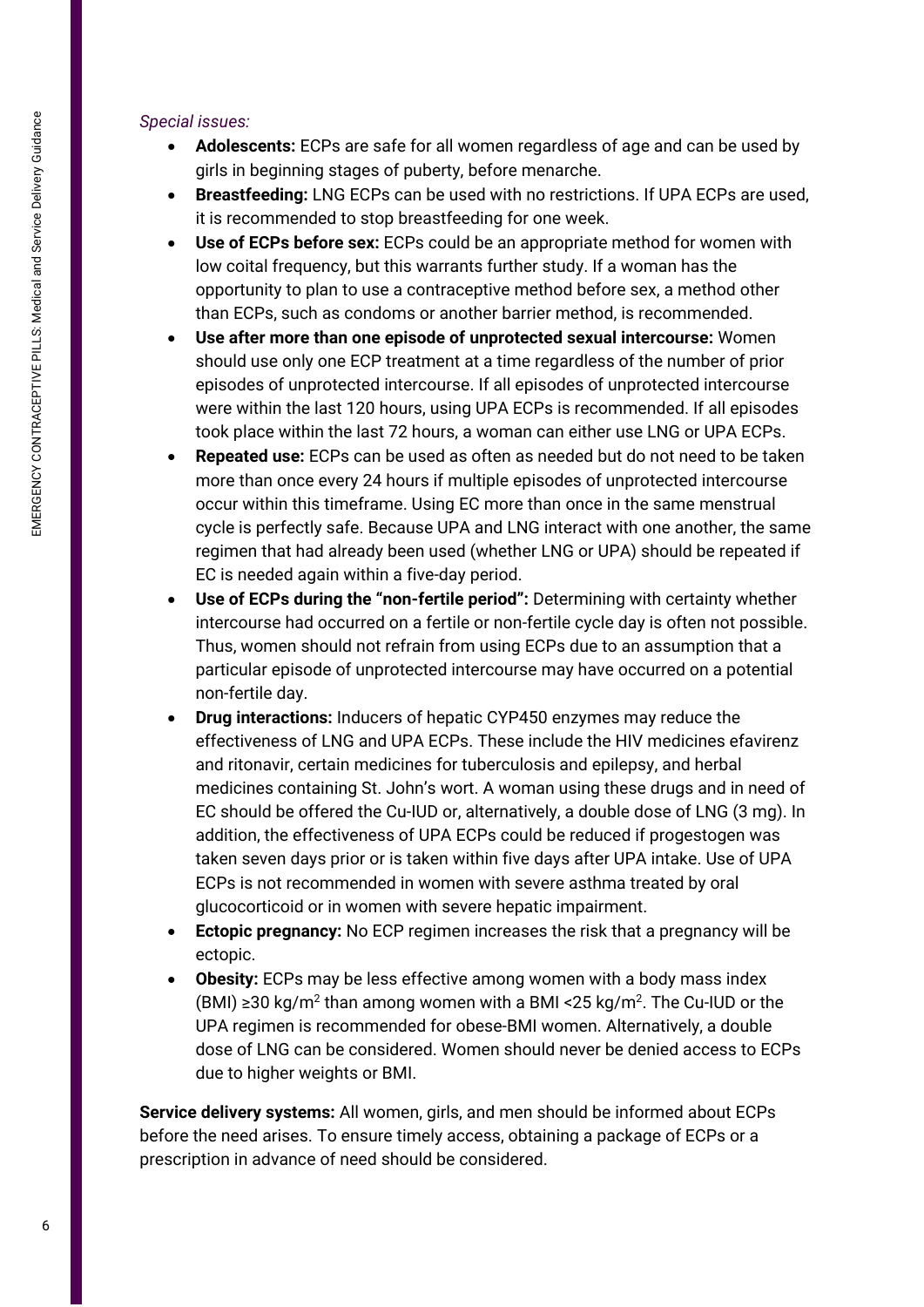**Providing ECPs:** With a variety of EC methods increasingly available, women should be presented with thorough counseling information so they can choose the best EC method for them each time EC is needed. After EC use, no follow up is required.

**Starting or resuming regular contraceptives after ECPs use:** Women must be informed that they are at an increased risk of pregnancy after using ECPs if further episodes of unprotected intercourse take place in the same cycle and that ECPs will not provide contraception for subsequent unprotected intercourse. After using ECPs, a woman should use another contraceptive method before she resumes sexual activity.

- If she used LNG ECPs or the Yuzpe method, a barrier method or abstinence is advised for one week. Combined or progestogen-only hormonal contraceptive methods (pills, patches, injection, implants, ring) can be safely started or resumed on the same day of LNG ECP intake.
- If UPA ECPs were used, a barrier method or abstinence is advised for two weeks. Combined or progestogen-only hormonal contraceptive methods (pills, patches, injection, implants, ring), except the LNG Intrauterine System (LNG-IUS), can be safely started five full days after using UPA ECPs.

**If the user becomes pregnant:** A woman who used ECPs may subsequently learn that she is pregnant (because she may have already been pregnant; because the ECPs may have failed; or because subsequent unprotected intercourse may have taken place after using ECPs). In any case, she should be aware that ECPs have no known adverse effects on a pregnancy.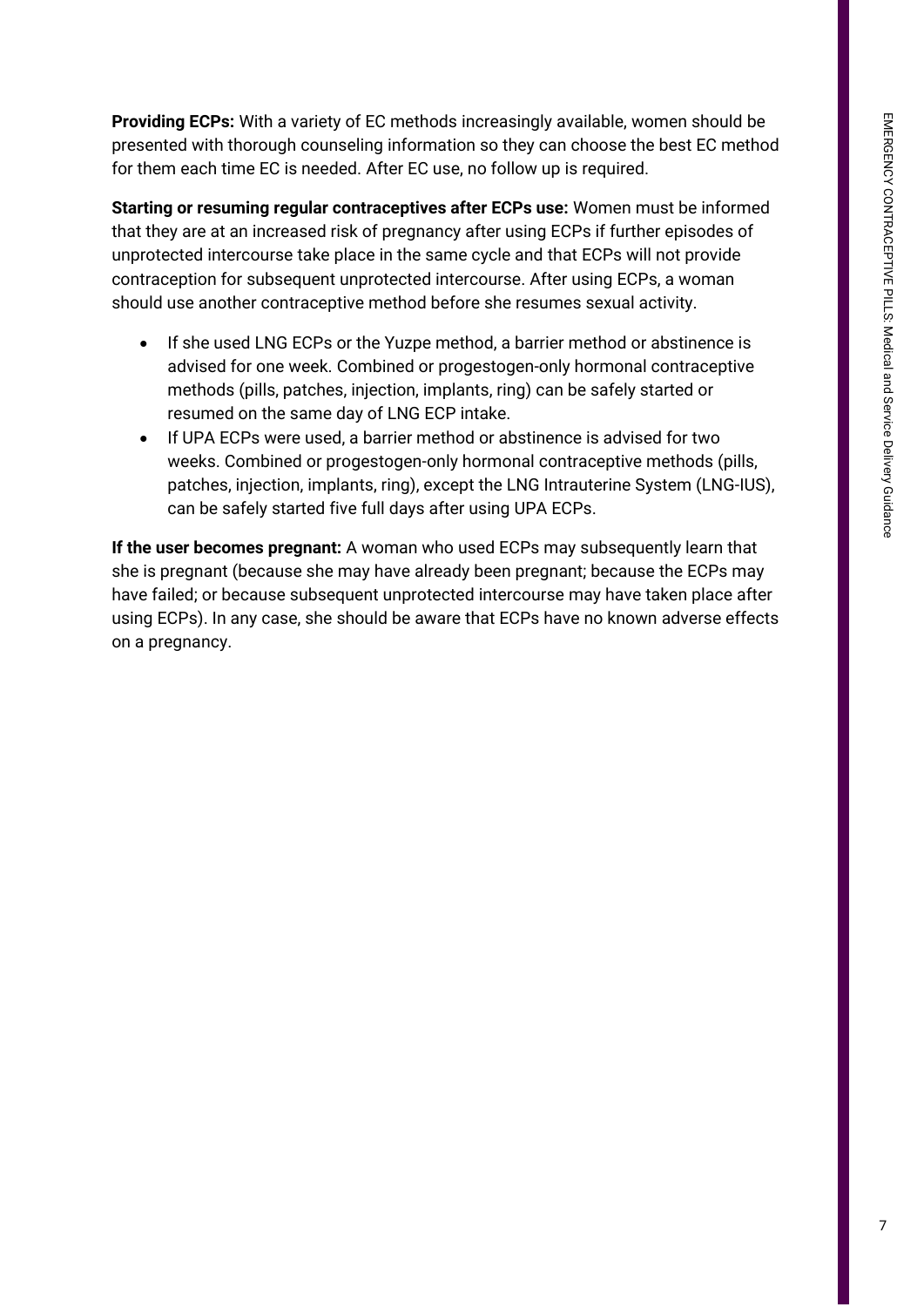## 1. INTRODUCTION

Despite the availability of highly effective methods of contraception, many pregnancies are mistimed or unintended. These pregnancies may carry a high risk of morbidity and mortality, particularly in settings where safe abortion is not accessible or where quality obstetric services are not available for those women continuing a pregnancy to term. Many of these unintended pregnancies can be avoided using emergency contraception.

Emergency contraception refers to contraceptive methods that can be used to prevent pregnancy after sexual intercourse. Timely access to EC methods and information is a right of all women and girls at risk of unintended pregnancy. EC methods should be routinely included in national family planning programs, and EC should be integrated into health care services for populations most at risk of exposure to unprotected sex, including post-sexual assault care and services for women and girls in emergency and humanitarian settings.<sup>1</sup>

## 2. INDICATIONS

Emergency contraceptive pills are drugs taken orally to prevent pregnancy after unprotected or inadequately protected sex. ECPs are sometimes referred to as "the morning after pill" or "postcoital oral contraceptives."

ECPs are indicated when:

- No contraceptive was used
- A contraceptive was used incorrectly
- A contraceptive was used correctly but was immediately observed to have failed

Examples of common situations in which ECPs may be needed by a woman who is using a routine contraceptive method are listed below:<sup>2</sup>

- The condom broke, slipped, or was used incorrectly
- Three or more combined oral contraceptive pills were consecutively missed
- More than three hours have elapsed since the usual time of intake of the levonorgestrel-only pill (minipill) or, in other words, more than 27 hours since the previous pill
- More than 12 hours have elapsed since the usual time of intake of the desogestrel-containing pill (0.75 mg) or, in other words, more than 36 hours since the previous pill
- The woman is more than two weeks late for the norethisterone enanthate (NET-EN) progestogen-only injection
- The woman is more than four weeks late for the depot-medroxyprogesterone acetate (DMPA) progestogen-only injection
- The woman is more than seven days late for the combined injectable contraceptive
- The diaphragm or cervical cap was dislodged, broken, torn, or removed early
- Withdrawal failed and ejaculation occurred in the vagina or on external genitalia
- A spermicide tablet or film failed to melt before intercourse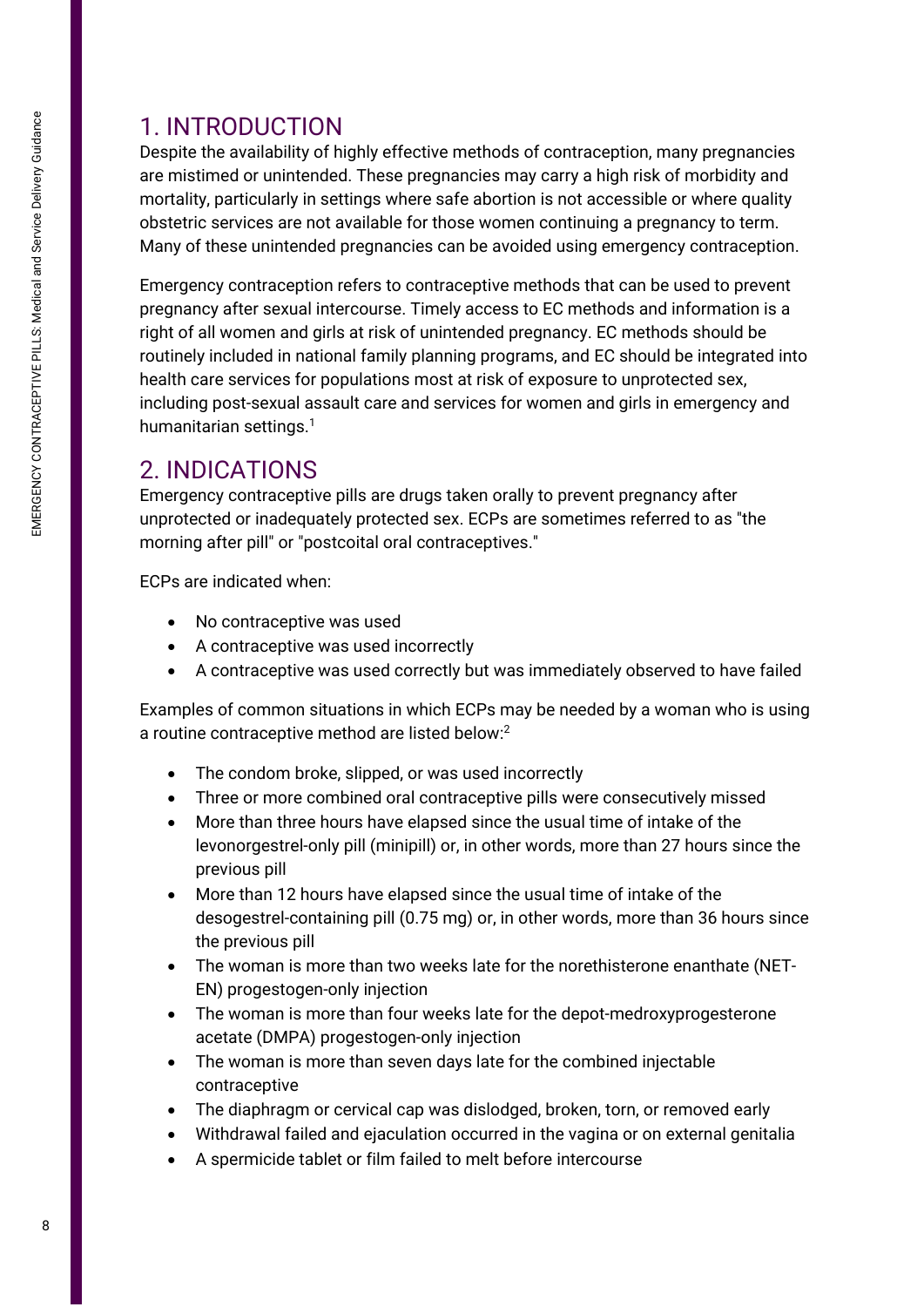- The abstinence period was miscalculated or the couple failed to abstain or use a barrier method on the fertile days of the cycle when using fertility awarenessbased methods
- The intrauterine contraceptive device (IUD) or a hormonal contraceptive implant was expelled
- The method used is out of its period of effectiveness, according to the manufacturer

Because of the difficulties in determining the risk of pregnancy in any particular situation and the serious consequences of a mistimed or unintended pregnancy, a woman who does not want to be pregnant should consider using EC after any episode of sexual intercourse during which contraceptive protection was not reasonably assured. ECPs are particularly indicated in cases of non-consensual sex (rape) when the woman was not protected by an effective contraceptive method.

## 3. ECP REGIMENS

There are four main oral emergency contraceptive regimens. This guidance focuses primarily on two of the four regimens: the one containing the progestin hormone levonorgestrel and the one containing the selective progesterone receptor modulator ulipristal acetate:

- Levonorgestrel (LNG) regimen: 1.5 mg LNG in a single pill or in 2 pills of 0.75 mg each
- Ulipristal acetate (UPA) regimen: 30 mg UPA in a single pill

Pill products based on the LNG regimen have been marketed for almost 20 years and are currently available in most countries in the world. The newest generation of ECPs, the UPA formula, was first registered in the European Union in 2009 and in the United States of America in 2010. UPA ECPs are now available in many countries.

Both regimens are marketed as dedicated products, specifically packaged and labeled for EC. The UPA ECPs are licensed for use up to 120 hours after unprotected intercourse.<sup>3,4,5</sup> The LNG ECP products are licensed for use up to 72 hours after unprotected intercourse. Off-label use of LNG beyond 72 hours was and is still common (especially before the appearance of UPA ECPs or in settings where UPA is not available), given that it appears to still be moderately effective up to 96 hours after unprotected intercourse. 6

Two other ECP regimens have also been well studied, one containing the progesterone receptor modulator mifepristone and the other using a combination of estrogen and progestin hormones:

- Mifepristone regimen: 10–25 mg mifepristone as a single pill
- Combined hormonal (Yuzpe) regimen: one dose of 100 mcg ethinyl estradiol plus 0.5 mg LNG followed by a second identical dose 12 hours later

Mifepristone ECPs are available as dedicated ECP products in a few countries, including Armenia, China, Moldova, Russia, Ukraine, and Vietnam. This regimen is likely effective up to five days after unprotected intercourse. The Yuzpe combined hormonal regimen is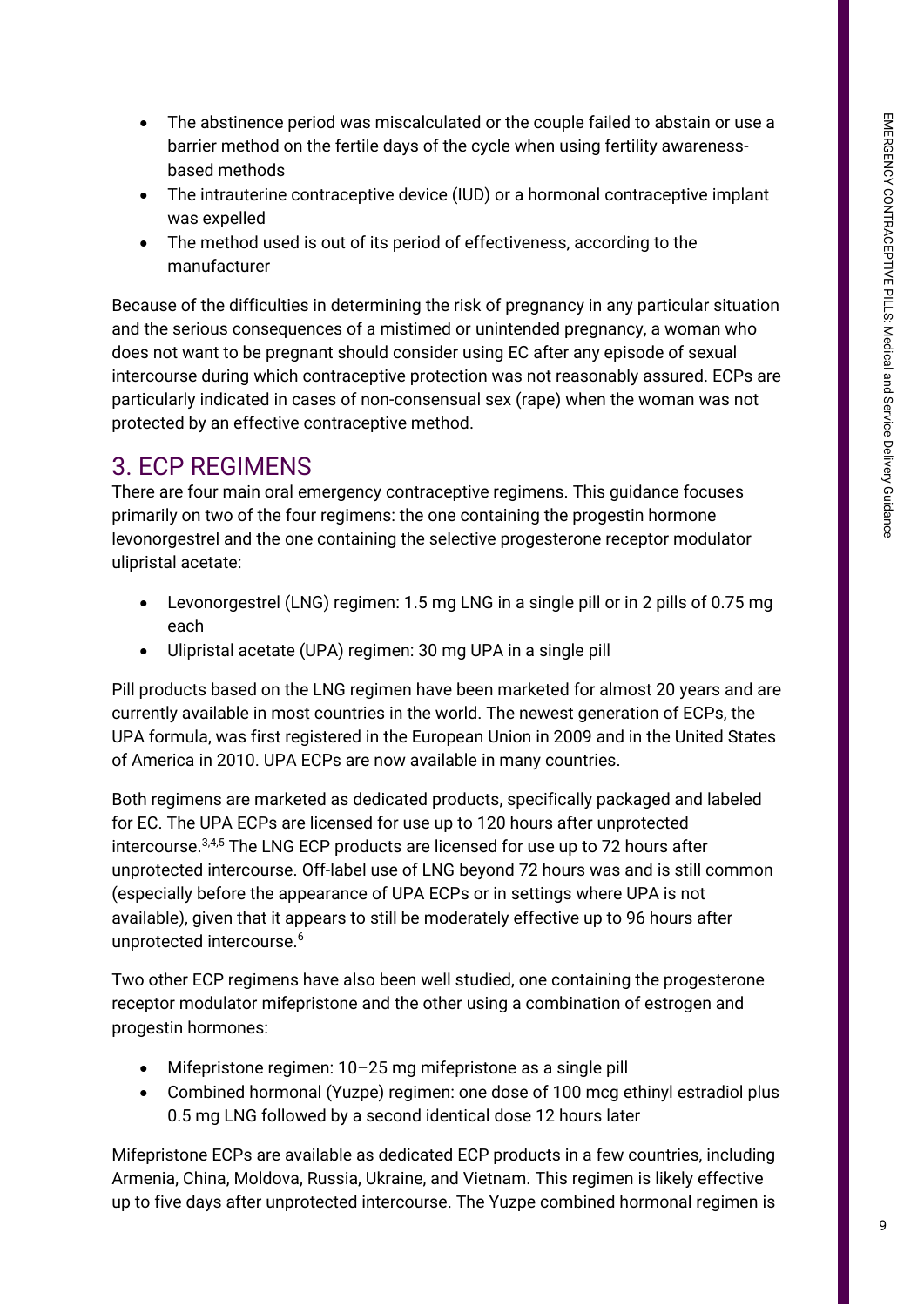not currently marketed anywhere, but it can be made up from many brands of widely available oral contraceptive pills. This regimen may be useful in settings where none of the dedicated products are available. Some data suggest that the combined hormonal regimen is effective up to three days after sex and possibly up to five days.<sup>7,8</sup> Listings of ECP products and regimens by country are available at

www.emergencycontraception.org and www.not-2-late.com.

## 4. MODE OF ACTION

The primary documented mechanism of action for both the LNG and UPA regimens is interference with the process of ovulation. $9,10,11,12$  If taken before the pre-ovulatory luteinizing hormone surge has started, LNG can inhibit the surge, impeding follicular development and maturation and/or the release of the egg itself. UPA has been shown to prevent ovulation both before and after the surge has started, delaying follicular rupture for at least five days.<sup>13,14,15</sup> Ovulation is not prevented if either LNG or UPA is administered on the day of the luteinizing hormone peak.<sup>16</sup>

The LNG regimen has been shown not to prevent implantation of a fertilized egg into the uterus in several studies.17,18,19 Earlier UPA research suggested minor endometrial changes in certain aspects of endometrial function and receptivity.<sup>20,21</sup> One study of midcycle administration of UPA suggests an effect on endometrial gene expression. <sup>22</sup> Two functional studies of human embryo implantation (with in-vitro implantation models) found that UPA at the dosage used for EC does not affect the human embryo implantation process.  $23,24$  In addition, a significantly higher percentage of pregnancies were prevented when LNG and UPA were given pre-ovulatory compared with postovulatory administration.<sup>25,26,27</sup> Despite any possible effect on endometrial receptivity or maturation, UPA has not been demonstrated to be effective as EC when administered after ovulation. This is also the case with LNG.

Additional postulated mechanisms include interference with corpus luteum function, thickening of the cervical mucus resulting in trapping of sperm, alterations in the tubal transport of sperm or egg, or inhibition of sperm function.<sup>28</sup>

If taken after implantation has occurred, the LNG and UPA regimens have no effect on an existing pregnancy and do not increase rates of miscarriage.<sup>29,30,31,32,33,34</sup>

## 5. EFFECTIVENESS

Twelve studies of the LNG regimen that included more than 13,500 women concluded that this regimen reduced a woman's risk of pregnancy after a single episode of intercourse by between 52% and 100%.35,36,37,38,39,40,41,42,43,44,45,46 A rigorous analysis of data from two randomized trials demonstrated that the LNG regimen reduces the absolute risk of pregnancy after unprotected intercourse by at least 49% (95% confidence interval 17–69%). 47

Some data suggest that the efficacy of the LNG regimen decreases with time since coitus.48,49 However, a combined analysis of data from four large trials did not find a significant decline in efficacy of this regimen over the first four days after sex. In this analysis, the regimen appeared to have minimal or no efficacy if taken on day five.  $50$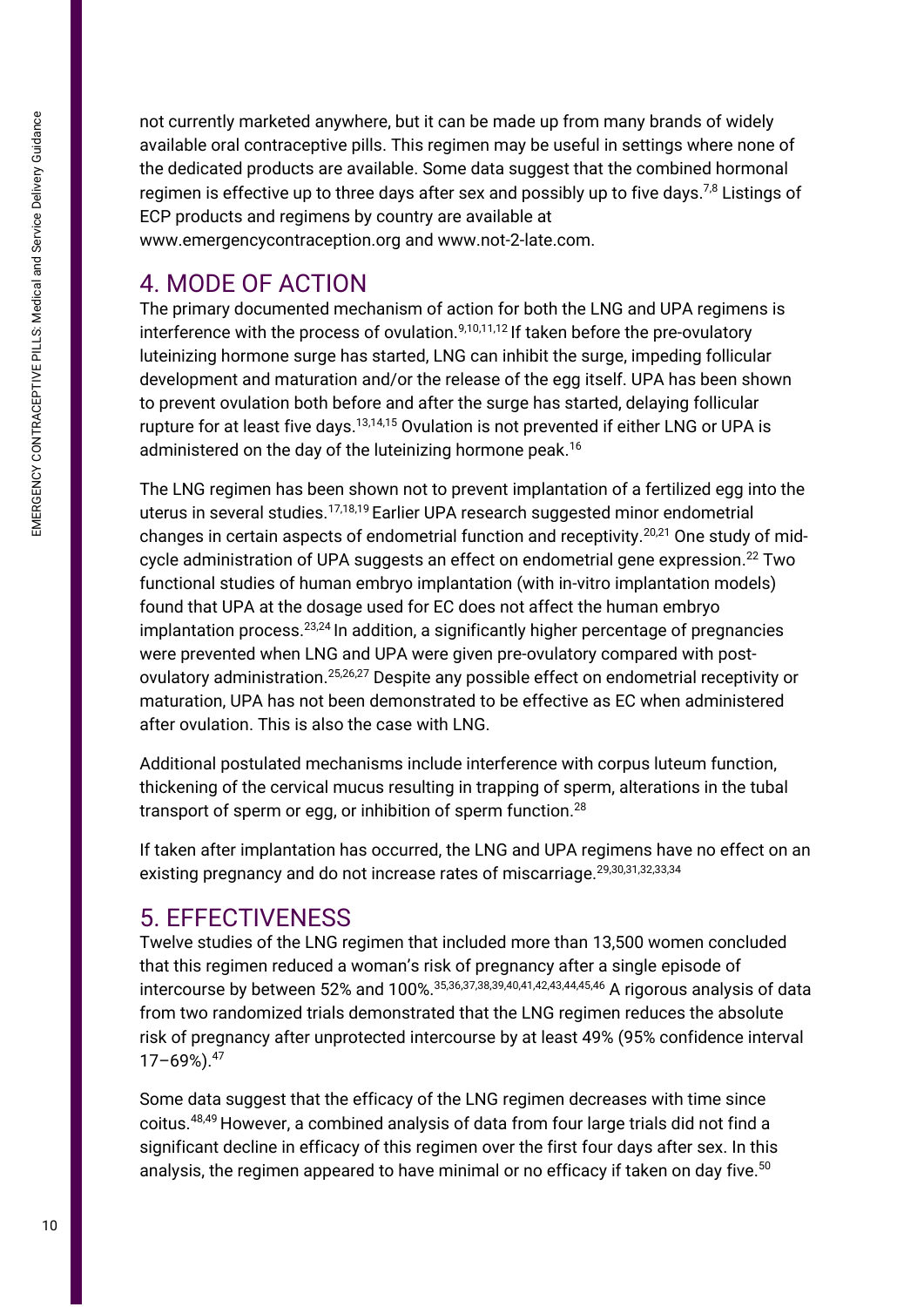Since data are conflicting, the prudent recommendation is always to take the LNG dose as soon as possible after intercourse.

Several studies have found that both the efficacy and the side effects of the LNG regimen are equivalent whether the hormone is taken as a single 1.5 mg dose or as two doses of 0.75 mg each, either 12 or 24 hours apart.<sup>51,52,53,54</sup> However, since taking one single dose is simpler for the user than taking two doses 12 hours apart, it is currently recommended that, when using the two-tablet LNG ECP product, both tablets be taken at the same time.<sup>55</sup>

Two randomized trials have found that UPA is at least as effective as the LNG regimen when used within 72 hours after sex.<sup>56,57</sup> An analysis that combined data from these trials suggested that the UPA regimen is more effective through five days after sex. <sup>58</sup> No decline in efficacy of the UPA was apparent within five days after sex. However, since effectiveness may depend on delaying ovulation, it is prudent to take the dose of UPA as soon as possible after intercourse.

With any ECP regimen, the risk of pregnancy is substantially higher if the woman has subsequent unprotected intercourse in the same menstrual cycle than if she does not.

A number of factors may impact the efficacy of LNG and UPA ECPs. These include the woman's weight, BMI, and concomitant use of certain drugs (see Section 10).

The mifepristone regimen is more effective than the LNG regimen, 59,60 but it has never been directly compared to the UPA regimen. A systematic review indicated that doses of 25–50 mg mifepristone may be significantly more effective for EC than a dose of 10 mg.61,62

The combined hormonal regimen is the least effective of the four ECP regimens.<sup>63,64</sup>

Although ECPs are effective in reducing pregnancy risk after unprotected intercourse, increasing the availability of this method to populations has not been shown to reduce rates of unintended pregnancy or abortion.<sup>65,66,67</sup> The reason for this apparent discrepancy is likely, at least in part, because even with ready access to ECPs, women do not use them after every episode of unprotected intercourse. <sup>68</sup> Tackling the public health problem of unintended pregnancy requires a multi-dimensional approach of which provision of EC is only one aspect.

### 6. SIDE EFFECTS

ECPs are extraordinarily safe. No deaths or serious complications have been causally linked to any ECP regimen. According to the World Health Organization (WHO) Medical Eligibility Criteria for Contraceptive Use (MEC), fifth edition, there are no situations in which the risks of using LNG or UPA ECPs or the combined hormonal regimen outweigh the benefits.<sup>69,70</sup>

Side effects are medically minor and self-limiting but may be troublesome to some users. The combined hormonal regimen has the highest incidence of side effects. Because they are less likely to cause nausea and vomiting, WHO recommends the use of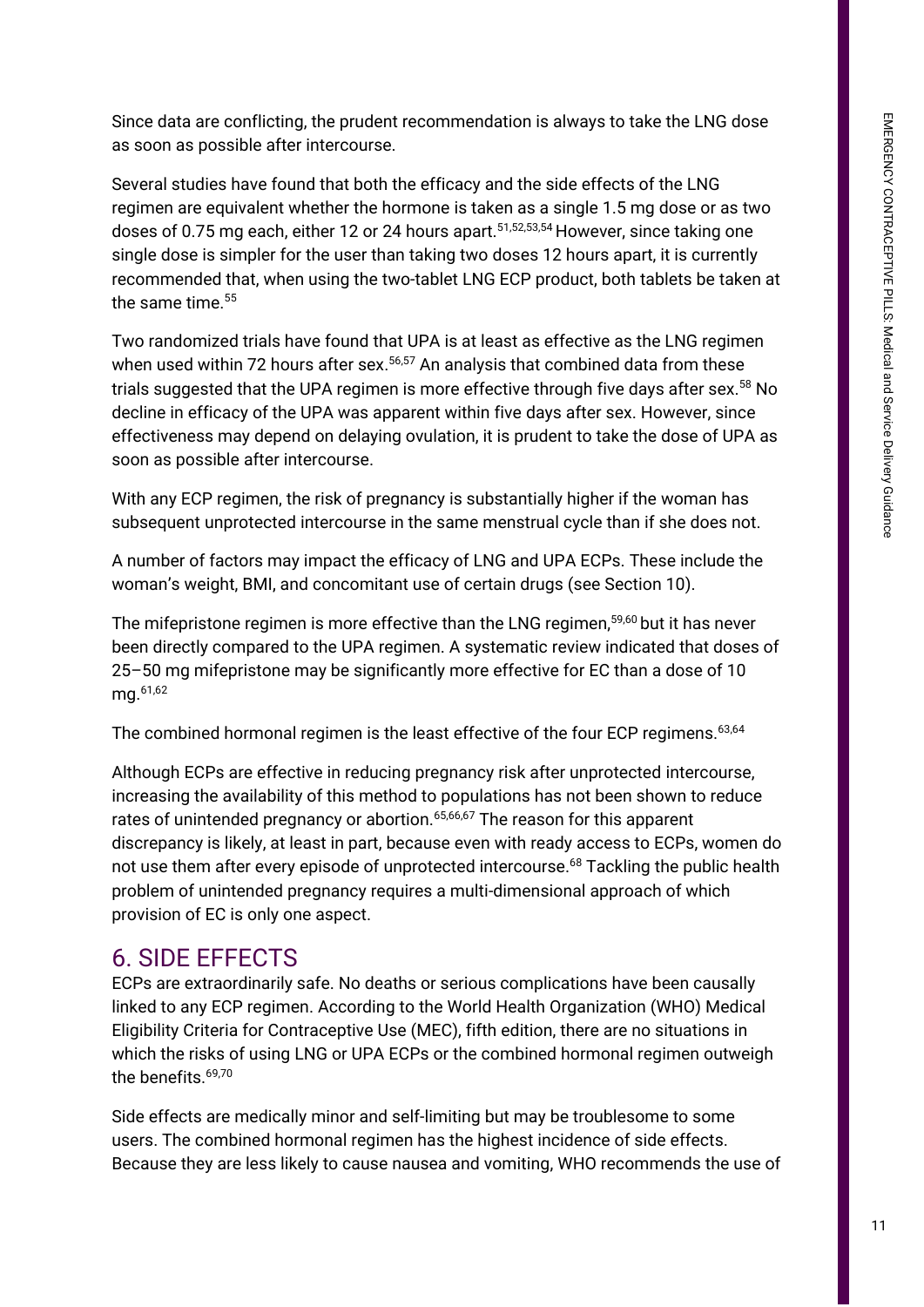EMERGENCY CONTRACEPTIVE PILLS: Medical and Service Delivery Guidance 12EMERGENCY CONTRACEPTIVE PILLS: Medical and Service Delivery Guidance dedicated LNG or UPA ECPs over the use of the combined hormonal regimen.<sup>71,72</sup> Side effects are described below.

#### **6.1 Altered vaginal bleeding patterns**

Most women who have used ECPs have their next menstrual period within seven days of the expected time. Menstruation has been reported to occur on average one day earlier than expected after use of the LNG regimen and two days later than expected after use of the UPA regimen. Approximately 24% of women in clinical trials of UPA reported a delay of more than seven days.<sup>73</sup> Some women experience irregular bleeding or spotting after taking LNG ECPs. $74.75$  The proportion with this side effect varies among studies. Bleeding alterations due to ECPs are not dangerous and will resolve without treatment.

#### **6.2 Nausea and vomiting**

Nausea occurs in less than 20% of women using the LNG regimen<sup>76,77</sup> and in approximately 12% of women using the UPA regimen.<sup>78,79</sup> Vomiting occurs in less than 2% of women using ECP regimens.<sup>80</sup> Routine use of anti-emetics before taking ECPs is, therefore, not recommended. 81

If vomiting occurs within two hours after taking a dose of the LNG regimen or the combined hormonal regimen, another dose should be taken as soon as possible. If vomiting occurs within three hours after taking a dose of UPA ECPs, the dose should be repeated as soon as possible.<sup>82</sup>

#### **6.3 Other symptoms**

Other symptoms that may occur in users of ECPs include headache, abdominal pain, breast tenderness, dizziness, or fatigue. These side effects usually do not occur more than a few days after treatment, and they generally resolve within 24 hours.  $83$ 

## 7. EFFECTS ON PREGNANCY

pregnancy, low birth weight, congenital malformations, or pregnancy complications.<sup>84,85</sup> Studies of women who became pregnant despite using the LNG regimen or who used it inadvertently after becoming pregnant indicate that this regimen does not harm either a pregnant woman or her fetus. It does not increase rates of miscarriage, ectopic Postmarketing pharmacovigilance data collection for UPA ECPs also confirm the safety of this regimen. <sup>86</sup> LNG and UPA ECPs are not indicated for women with a known or suspected pregnancy; however, there is no known harm to the woman, the course of her pregnancy, or the fetus if ECPs are accidentally used.<sup>87</sup>

## 8. PRECAUTIONS AND CONTRAINDICATIONS

ECPs are not dangerous under any known circumstances or in women with any particular medical conditions. WHO's MEC, fifth edition, states that there are no medical restrictions to the use of LNG, UPA, or combined hormonal ECP regimens.<sup>88</sup> Recognized contraindications to oral contraceptives do not apply to ECPs. In particular, the following conditions are NOT contraindications to ECPs: young age, obesity, personal or family history of venous thromboembolism, prior or current breast cancer, prior ectopic pregnancy, breastfeeding, migraine headaches, cardiovascular disease, liver disease, diabetes, hypertension, and prior ECP use in the same menstrual cycle.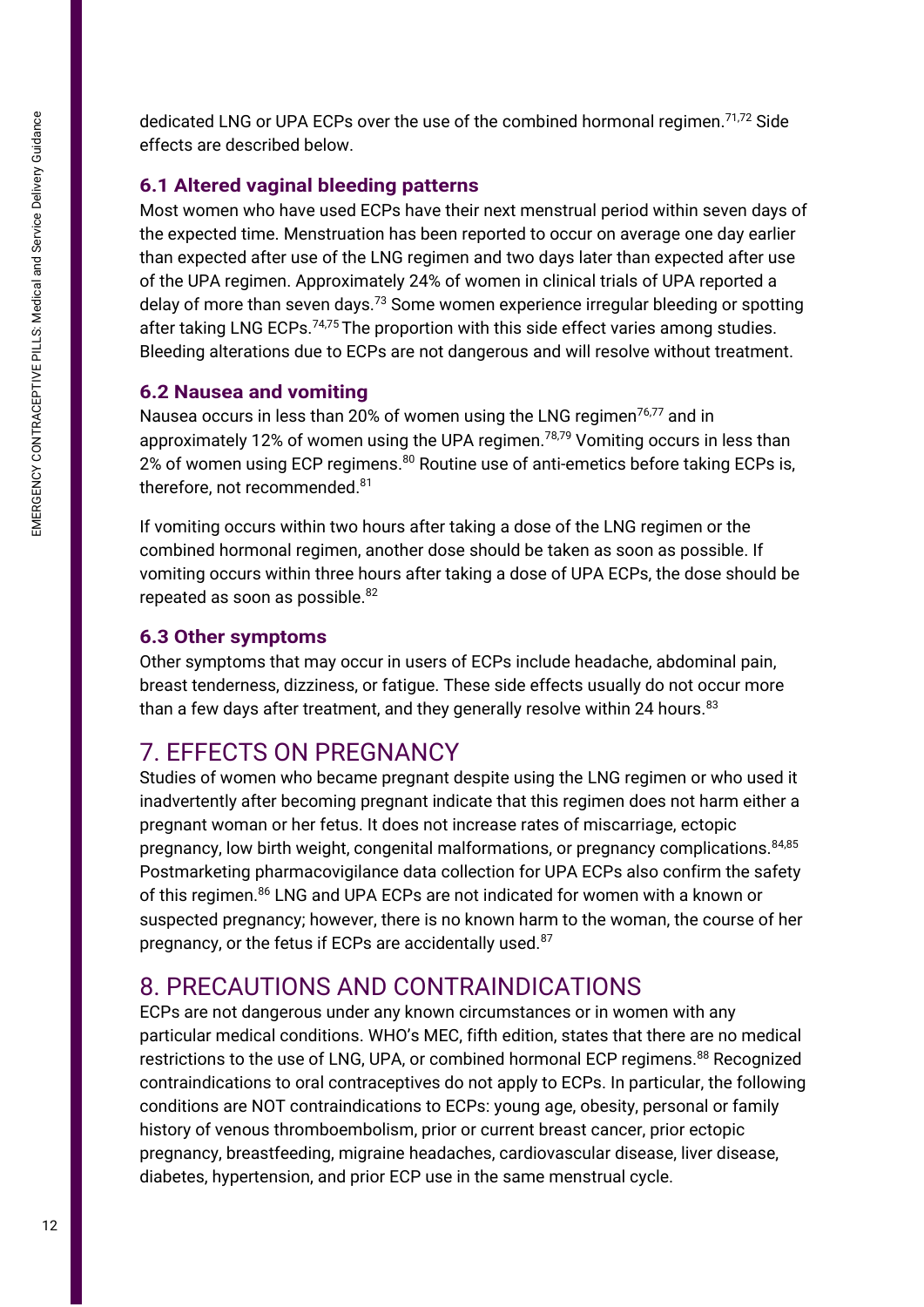ECPs are not indicated for a woman who has a confirmed pregnancy because they will have no benefit. However, if an evaluation for pregnancy has not been performed or if pregnancy status is unclear, ECPs may be used as there is no evidence to suggest harm to a developing fetus.

## 9. CLINICAL SCREENING

Because ECPs are safe for all women and women can determine for themselves whether they have had unprotected or inadequately protected sex, no provider screening is needed before the use of ECPs. Clinical assessments (e.g., pregnancy tests, blood pressure measurements, laboratory tests, pelvic examination) are not necessary. ECPs are appropriate for over-the-counter, non-prescription provision.

### 10. SPECIAL ISSUES

Several issues commonly raised regarding ECPs are discussed below.

#### **10.1 Use in adolescents**

Adolescents' access to ECPs should not be limited by clinical or programmatic concerns. ECPs are safe for all women regardless of age. Adolescents do not suffer greater rates of side effects<sup>89</sup> and are able to comprehend the label and other instructions about how to use the method.<sup>90</sup>

EC should be incorporated into routine family planning guidance for adolescents, males and females, and families of adolescents with disabilities, regardless of current intentions of sexual behavior.<sup>91</sup>

WHO strongly recommends offering EC to girls who have been raped involving penovaginal penetration and who present within five days of the incident. This includes girls who have attained menarche as well as those who are in the beginning stages of puberty (as they may be ovulating even prior to the onset of menstruation). UPA and LNG are recommended as first-line treatment. If these are not available, the combined hormonal regimen may be offered.<sup>92</sup>

#### **10.2 Breastfeeding**

A woman who is less than six months postpartum, is exclusively breastfeeding, and has not had a menstrual period since delivery is unlikely to be ovulating and therefore is unlikely to need ECPs. However, a woman who does not meet all three criteria may be at risk for pregnancy.<sup>93</sup>

WHO's MEC states that the LNG regimen of ECPs is not contraindicated during lactation and that the UPA regimen can generally be used by breastfeeding women, but as a precautionary measure, she should not breastfeed for one week and instead express and discard her breast milk 94

#### **10.3 Use of ECPs before sex**

An earlier systematic review of pericoital use of hormonal contraception containing LNG suggested that it is safe and moderately effective. Pericoital use means that the method is taken immediately before or after each episode of intercourse, during one or more menstrual cycles.<sup>95</sup> A more recent study evaluated the efficacy, safety, and acceptability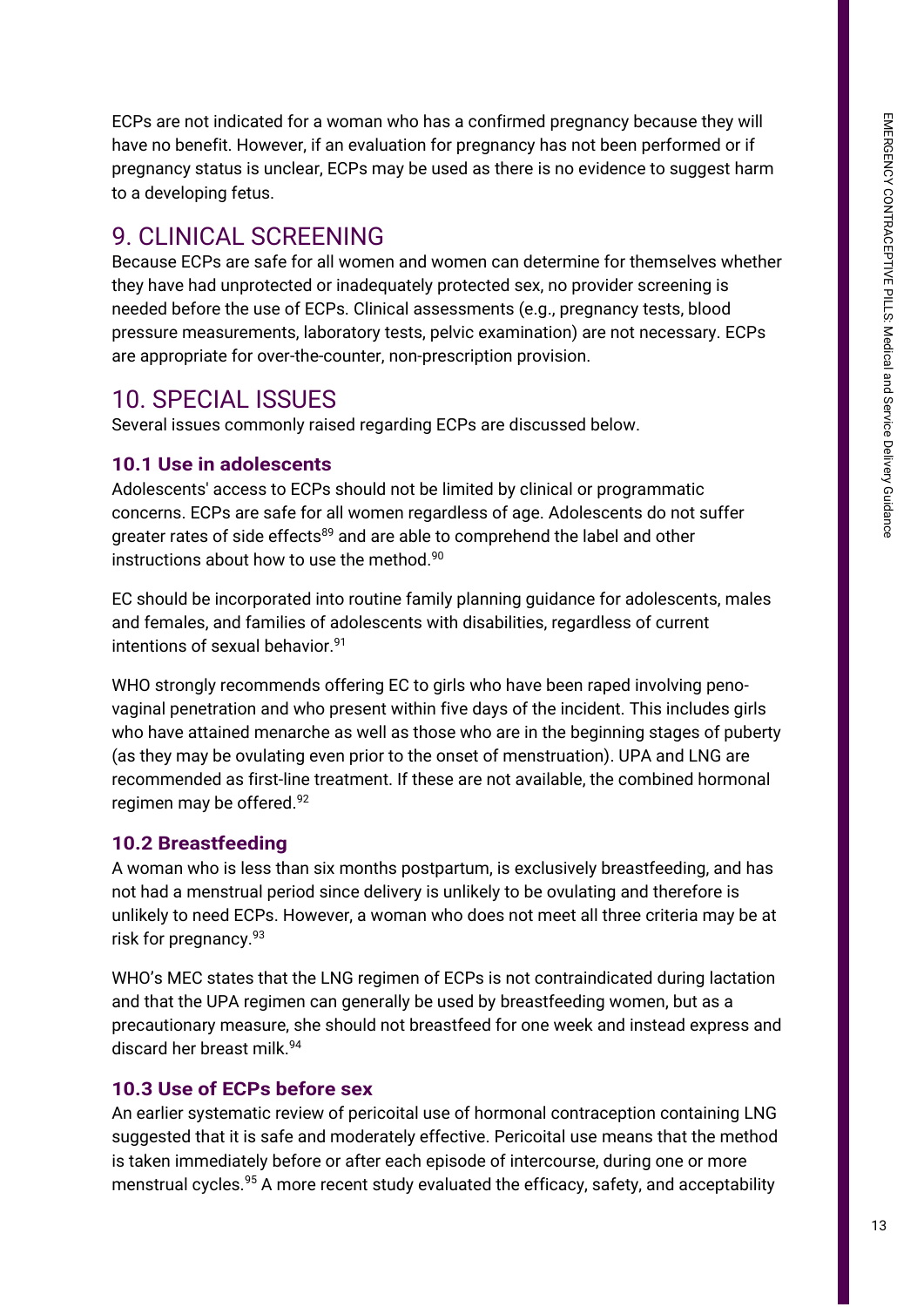of pericoital oral contraception with 1.5 mg of LNG, in which women were instructed to take one dose up to 24 hours before or after intercourse over the 6.5-month study. Findings suggest that such a method was moderately effective and was well accepted and tolerated by healthy women who reported having intercourse up to six times a month.<sup>96</sup>

However, using LNG this way, as a pericoital contraceptive, warrants further research. With further study, it may be an appropriate method for women with low coital frequency who are comfortable using a less effective contraceptive method and who are at low risk of sexually transmitted infections (STIs).

If a woman has the opportunity to plan to use a contraceptive method before sex, a method other than ECPs is recommended.

#### **10.4 Use after more than one episode of unprotected intercourse**

Women should try to use ECPs as quickly as possible after each episode of unprotected intercourse; waiting until a series of episodes has occurred is not recommended. Similarly, a woman should not refrain from taking ECPs simply because she has had multiple episodes of unprotected intercourse. She should be aware that the efficacy of the ECPs may be limited if the earliest episode of unprotected intercourse was more than four or five days prior. She should use only one ECP treatment at a time regardless of the number of prior unprotected acts. If all episodes of unprotected intercourse were within the last 120 hours, using UPA ECPs is recommended. If all episodes took place within the last 72 hours, she can either use LNG or UPA ECPs.<sup>97</sup>

#### **10.5 Repeated use**

Although ECPs are not intended for deliberate repeated use or use as a regular, routine contraceptive method, repeated use of ECPs is extremely safe. Compared with the potential health risks of pregnancy or unsafe abortion, taking ECPs to prevent unintended pregnancy is much safer. Women should be able to access and use ECPs as many times as they need. However, ongoing methods of contraception are more effective than ECPs, and only barrier methods, such as condoms, protect against HIV and STIs.

ECPs pose no risk of harmful overdose, and evidence suggests that these regimens do not become less effective when used repeatedly.<sup>98</sup> A recent study tested women using 1.5 mg of LNG up to six times a month and found no adverse effects and a pregnancy rate comparable to that of condoms.<sup>99</sup> Several older studies had previously suggested that the use of LNG ECPs as a regular, ongoing contraceptive method is safe.<sup>100</sup> These data provide reassurance that women may safely use the LNG regimen as many times or as often as needed. Some experts recommend that no more than one dose is needed in a 24-hour period.101,102,103

The repeated use of UPA ECPs (either every five or seven days, up to an eight-week period) has also been studied recently, and safety data indicate that it can be safely used more than once in the same cycle.<sup>104</sup> The efficacy of the UPA regime, however, may be reduced by recent or subsequent use of LNG.<sup>105,106</sup> Therefore, if a woman who has recently (in the past five days) used the LNG regimen has a subsequent need for EC, she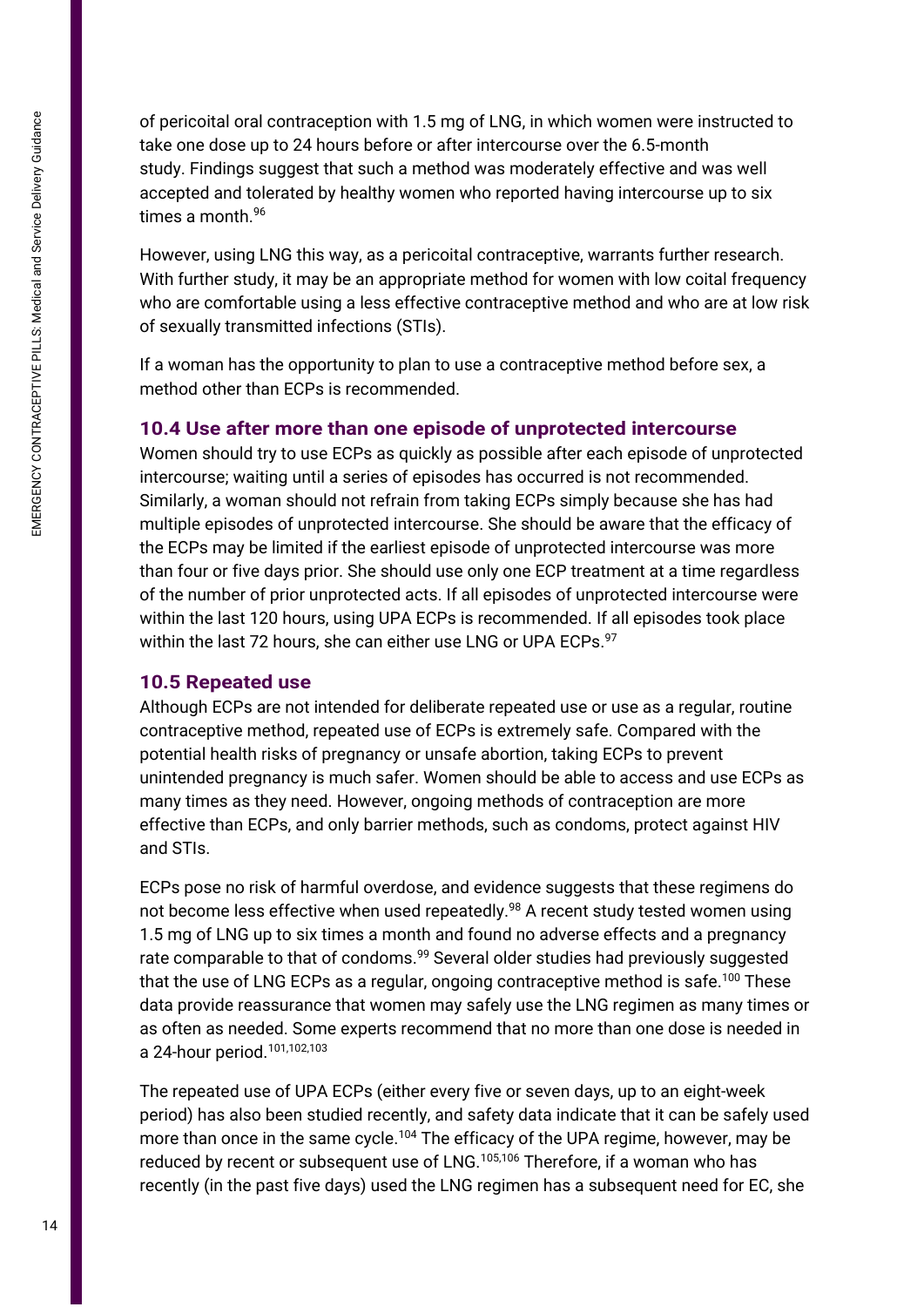should use the LNG regimen again. If a woman who has recently used the UPA regimen has a subsequent need for EC, she should use the UPA regime again. In both cases, she can also consider having the Cu-IUD inserted. Repeated use of ECPs is safer than pregnancy.

#### **10.6 Use of ECPs during the "non-fertile period"**

Studies have shown that fertilization can result from sex only during a five- to seven-day interval prior to or the day of ovulation.<sup>107</sup> Theoretically, ECPs should not be needed if unprotected sex occurs at other times in the cycle, because the chance of pregnancy even without ECPs would be zero. However, in practice, determining whether a specific act occurred on a fertile or non-fertile cycle day is often not possible. Therefore, women should not refrain from using ECPs because of the assumption that a particular episode of unprotected intercourse occurred on a non-fertile day.

#### **10.7 Drug interactions**

In the past few years, more data about potential interactions of ECPs with other drugs have become available. No drug interaction poses any health or safety risk but some may impact the effectiveness of LNG and UPA ECPs.

#### *LNG regimen:*

• Inducers of hepatic CYP450 enzymes may reduce the effectiveness of LNG ECPs. These include the HIV medicines efavirenz and ritonavir, certain medicines for tuberculosis and epilepsy, and herbal medicines containing St. John's wort.<sup>108</sup> A woman using these drugs and in need of EC should be offered the Cu-IUD or, alternatively, a double dose of LNG  $(3 \text{ mg})$ .<sup>109</sup>

#### *UPA regimen:*

- Inducers of hepatic CYP450 enzymes may also reduce the effectiveness of UPA ECPs. Women using these drugs should be offered the Cu-IUD. A double dose of UPA is not recommended.<sup>110</sup>
- UPA effectiveness could be reduced if progestogen was taken seven days prior to taking UPA or within five days after UPA intake.<sup>111</sup>
- Use in women with severe asthma treated by oral glucocorticoid is not recommended.<sup>112</sup>
- In the absence of specific studies, the Summary of Product Characteristics of the UPA ECP recommends not to use UPA in women with severe hepatic impairment.<sup>113</sup>
- Drugs that increase gastric pH (such as esomeprazole) may interfere with UPA, but the clinical significance of this interaction for UPA ECPs is unknown.<sup>114</sup>

Both LNG<sup>115</sup> and UPA<sup>116</sup> ECPs contain lactose monohydrate (UPA products in larger amounts than LNG). Women with rare hereditary problems of galactose intolerance, the Lapp lactase deficiency, or glucose-galactose malabsorption should not use either LNG or UPA regimens.

#### **10.8 Ectopic pregnancy**

All contraceptive methods reduce the absolute risk of ectopic pregnancy by preventing pregnancy in general. A systematic review of world literature found that 1% of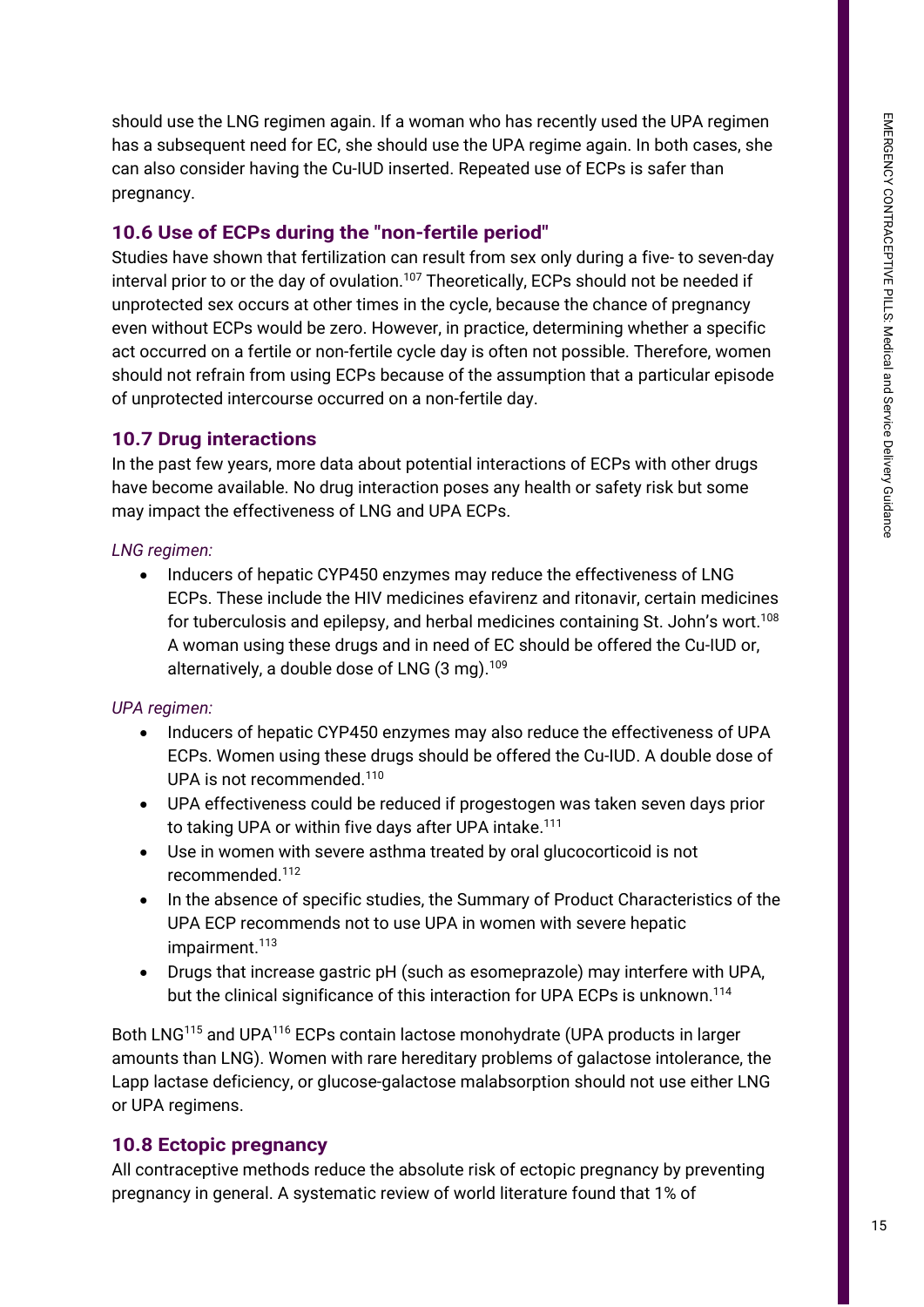pregnancies occurring after use of the LNG regimen and 0.6% of pregnancies occurring after use of the mifepristone regimen were ectopic. These figures are similar to the risk that pregnancies not exposed to ECPs will be ectopic. Thus, the review concluded that neither regimen increases the risk that a pregnancy will be ectopic.<sup>117</sup>

#### **10.9 Obesity**

Research conducted in the past few years seems to suggest that the effectiveness of LNG and UPA ECPs could be reduced in women with overweight and/or high BMI.<sup>118,119</sup> According to WHO's MEC, ECPs may be less effective among women with BMI ≥ 30 kg/m<sup>2</sup> than among women with BMI < 25 kg/m<sup>2</sup>.<sup>120</sup>

Recent pharmacokinetic studies found that clinical obesity reduces the bioavailability of LNG but not UPA.<sup>121,122,123</sup> Given that the negative effect of obesity is greater on LNG's effectiveness than it is on UPA's, the Cu-IUD or the UPA regimen should be recommended as the first-line treatment for obese-BMI women. A double dose of LNG can also be considered if the Cu-IUD or UPA is not an option. <sup>124</sup> Women should never be denied access to EC due to higher weight or BMI. 125

## 11. SERVICE DELIVERY SYSTEMS

Because of the short timeframe during which ECPs are effective, unique service delivery issues arise in ensuring that women can benefit maximally from ECPs.

#### **11.1 Advance education**

Every effort should be made to ensure that all women, girls, and men are informed about ECPs before the need arises. Key messages include:

- A woman who does not want to be pregnant should consider using ECPs any time she has sex that was not adequately protected by effective contraception.
- She should try to obtain and use EC as quickly as possible.
- ECPs will not provide protection for subsequent episodes of unprotected intercourse. A woman is at increased risk of pregnancy after using ECPs and should, therefore, abstain from intercourse or use effective contraception during the rest of her cycle.
- ECPs are not intended for ongoing, routine contraception but are safe if used repeatedly. More effective methods are recommended for women with frequent need.

In addition, every woman and girl should know where and how she can obtain ECPs in her community. To ensure that she will have ECPs available whenever she needs them, she may consider obtaining a package of ECPs or a prescription in advance.

Providers and programs may disseminate these messages in numerous ways, including:

- Routinely informing women about ECPs at all visits to clinics, pharmacies, or other facilities where health care is provided
- Informing abortion clients about ECPs
- Including information about ECPs on clinic or pharmacy websites and telephone answering machines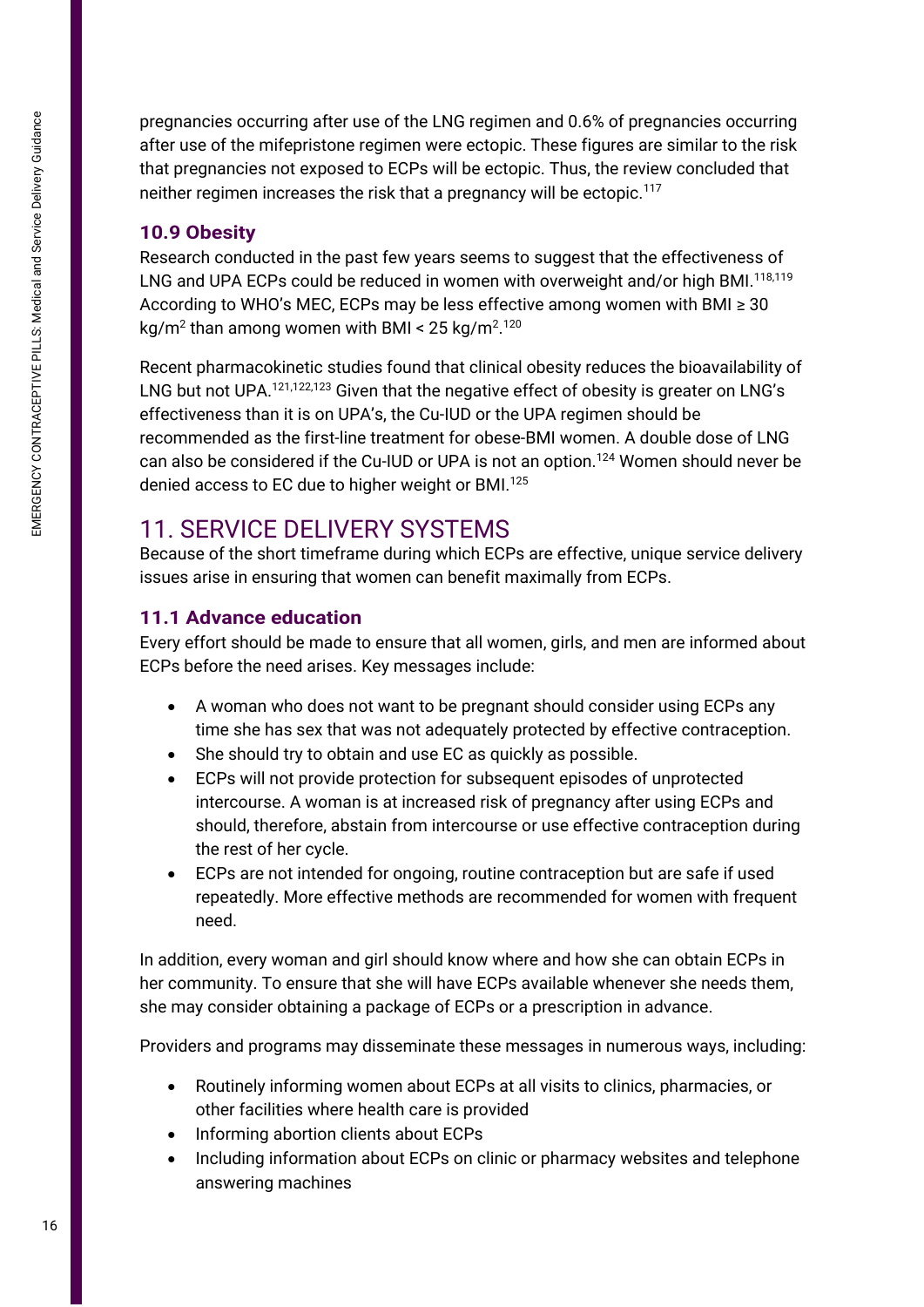- Distributing information about ECPs with other contraceptive supplies or medications
- Including information about ECPs in health education programs in schools, youth centers, and other venues<sup>126</sup>
- Instituting mass media informational and advertising campaigns for ECP products and services

#### **11.2 ECP provision settings**

To facilitate access, ECPs should be readily available. Because no clinician screening or assessment is required and women and girls can decide on their own whether the treatment is needed, ECPs may appropriately be sold over the counter, as they are in most countries. However, if it is difficult to obtain ECPs because of a prescription requirement or for some other reason, providers and programs may use the following approaches to ensure that this treatment can be obtained and used quickly:

- Provide an advance prescription or supply
- Prescribe by telephone without seeing the woman
- Allow non-physician personnel, such as pharmacy staff, nurses, midwives, and community health workers, to provide ECPs
- Ensure that all personnel who provide care or counseling to women and girls presenting after sexual assault routinely offer them ECPs
- Distribute ECPs in non-clinical settings, such as schools, non-pharmacy commercial outlets, and social service offices

### 12. PROVIDING ECPS

Because many women who use ECPs will obtain them over the counter, input from a health professional may not be available. However, if a provider is present, the following guidance may be useful.

#### **12.1 Selecting and providing the method**

- The Cu-IUD is the most effective emergency contraceptive, and it offers the added benefit of ongoing contraception for at least 10 years. Therefore, consider offering this alternative to oral ECP regimens if it is readily available and the woman is medically eligible to receive it (see WHO's MEC, fifth edition, 2015). The Cu-IUD can be inserted within five days of unprotected intercourse. If necessary, and when the time of ovulation can be estimated, it can be inserted beyond five days after intercourse as long as the insertion does not occur more than five days after ovulation.<sup>127</sup>
- If the woman chooses to use oral ECPs and if both UPA and LNG ECP products are readily available, inform her that the UPA regimen may be more effective, particularly if four to five days have elapsed since the first unprotected intercourse. <sup>128</sup> However, if only one of these products is available, the client should consider using that product immediately rather than delaying treatment to obtain an alternate product.
- If the LNG regimen is selected and the particular product provided contains two tablets of 0.75 mg LNG, advise the woman to take both tablets at once rather than 12 hours apart as indicated on the package label. Taking the two tablets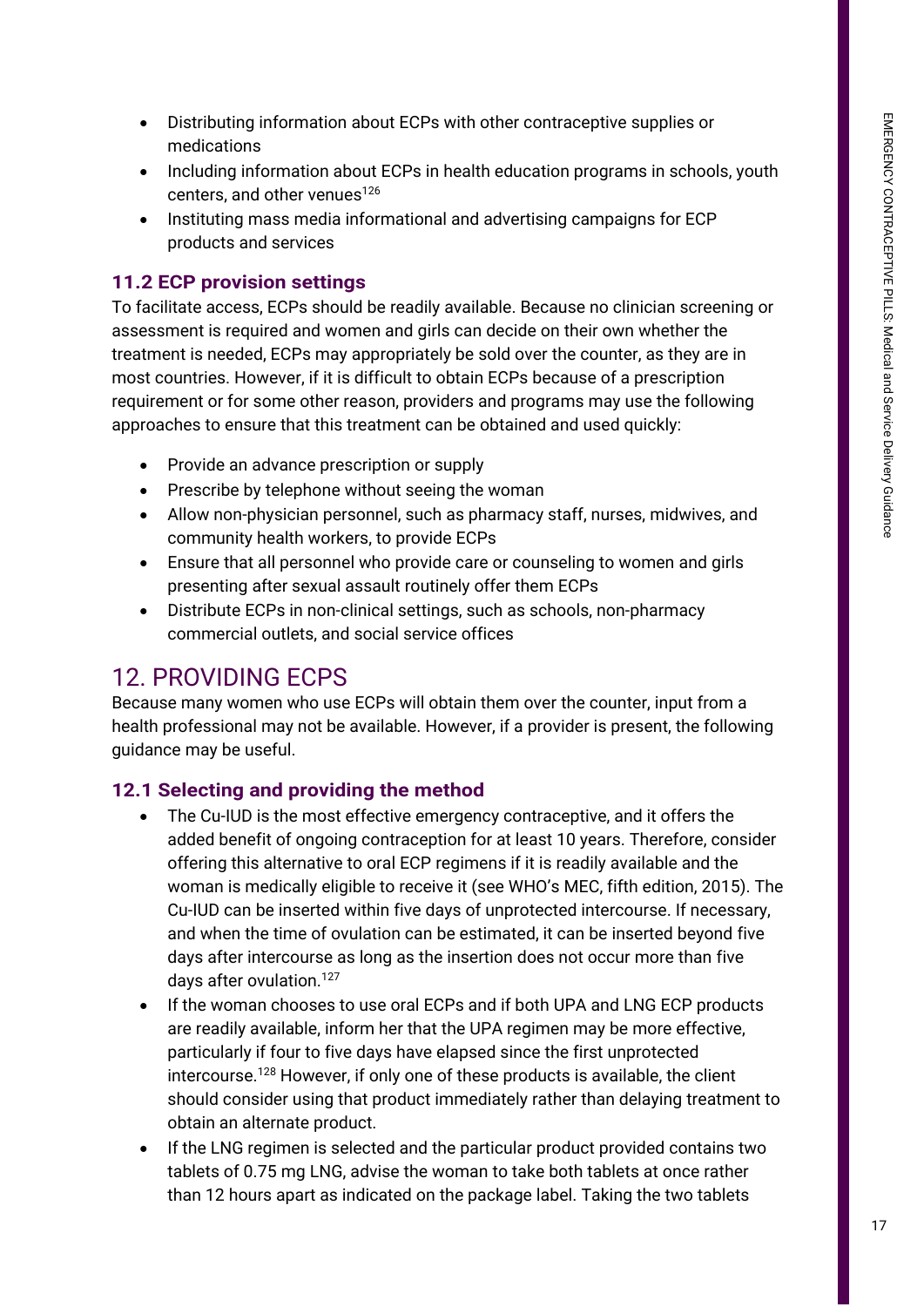together will not compromise efficacy or increase side effects, and it is more convenient and will avoid the possibility that a second tablet will be lost or forgotten.

- If possible, provide the desired ECPs and recommend that the woman swallow them immediately. Alternatively, provide a prescription and instructions about where in the community the woman can obtain the product.
- Clearly inform the women that the ECPs will not protect her from pregnancy if she has subsequent unprotected sex within the same cycle and that she should abstain from sex, use condoms, or initiate an ongoing contraceptive method right away if she used LNG ECP (see Section 13).
- Caution the user that EC does not protect against HIV and other STIs.
- Tell the client that if she does not have a menstrual period within three weeks after taking ECPs, she should consider the possibility that she may be pregnant and seek appropriate evaluation and care.

#### **12.2 Optional additional services**

Additional services are not necessary but should be provided if the client desires. These services may include:

- Provision of a regular contraceptive method (see Section 13)
- Pregnancy testing
- Testing, prophylaxis, or treatment for STIs. Inform the woman that tests will not necessarily diagnose very recent infections, particularly infections that she may have acquired during the most recent unprotected sex act. If that is a concern, recommend retesting after an appropriate time interval.

ECPs should not be withheld from clients who decline these additional services.

#### **12.3 Follow-up**

No scheduled follow-up is required after ECP use unless the client identifies a problem or question. However, she should be encouraged to seek follow-up care if she:

- Needs ongoing contraception or wishes to switch methods
- Has not had a menstrual period by three weeks after taking the ECPs, as this could be a sign of pregnancy
- Has irregular bleeding with lower abdominal pain more than a few days after taking ECPs, as these could be symptoms of an ectopic pregnancy
- Desires evaluation for STIs
- Needs management of issues related to rape
- Has any other health concerns.

## 13. STARTING OR RESUMING REGULAR CONTRACEPTIVES AFTER ECP USE

ECP intake increases the risk of pregnancy if further episodes of unprotected intercourse take place during the same cycle. ECPs do not provide contraception for subsequent unprotected intercourse. Therefore, after using ECPs, a woman should use another method before she resumes sexual activity.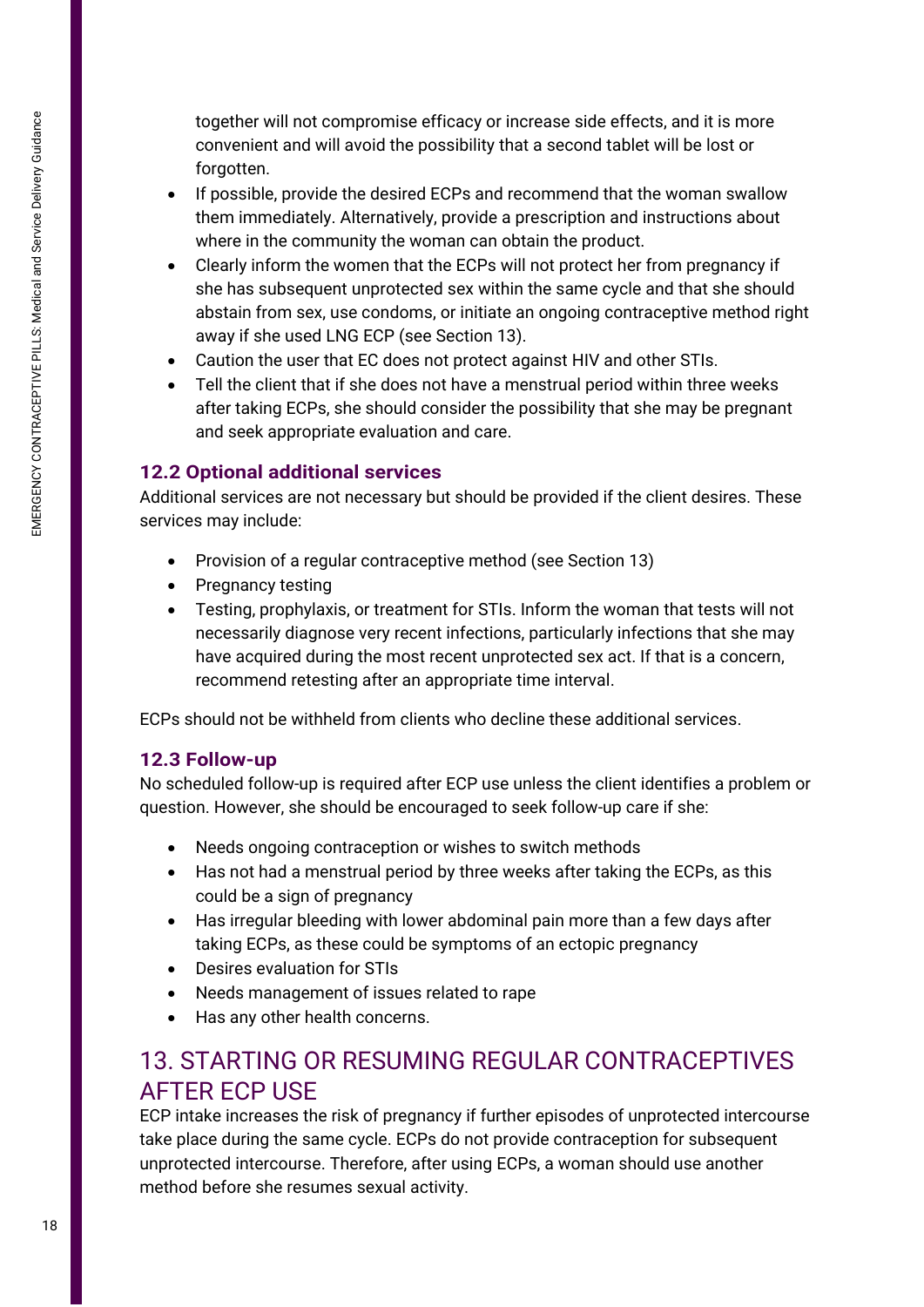#### *Combined or progestin-only hormonal contraceptives (pills, patches, injection, implants, vaginal ring):*

Recent research findings suggest that hormonal contraception can disrupt the effect of UPA ECPs up to five days after intake.<sup>129,130</sup> Therefore, the choice and timing of initiation of an ongoing hormonal contraceptive method should take into account which ECP regimen was used.

- If the LNG or the combined hormonal regimen was used, a barrier method or abstinence is advised for one week. All combined or progestogen-only hormonal contraceptive methods (pills, patches, injection, implants, ring) can be safely started or resumed on the same day of LNG ECP intake. The LNG Intrauterine System (LNG-IUS) can also be inserted as long as pregnancy can be ruled out. 131,132
- If the UPA regimen was used, a barrier method or abstinence is advised for two weeks. Combined or progestogen-only hormonal contraceptive methods (pills, patches, injection, implants, ring), except the LNG-IUS, can be safely started five full days after using UPA EPCs (that is, the sixth day after the day of UPA ECPs intake). $^{133}$

#### *Condoms or other barrier methods:*

Start using immediately at the next intercourse.

#### *Cu-IUD:*

The Cu-IUD, when inserted within five days after unprotected intercourse, will provide highly effective EC. Therefore, oral ECPs are not needed if this type of IUD is inserted in this time interval. If a woman wants the Cu-IUD more than five days after using ECPs, it may be inserted after the start of the next menstrual period.

#### *Fertility awareness methods:*

Initiate after the first normal menstrual period following ECP use. Note that the first bleeding episode after taking ECPs may not be a "normal" menstrual period. Use a barrier method until the first normal period.

#### *Sterilization:*

Perform the procedure after the start of the menstrual period following ECP administration. Use a barrier method until the sterilization is completed.

## 14. IF THE USER BECOMES PREGNANT

A woman who has used ECPs may subsequently learn that she is pregnant because the ECPs may have failed, because she may have already been pregnant before taking the ECPs, or because unprotected intercourse after taking the ECPs may have led to pregnancy. In any of these cases, she should be aware that ECPs have no known adverse effects on a pregnancy. Whether she chooses to continue the pregnancy or seek abortion, she should know that she does not need any special management because of exposure to ECPs.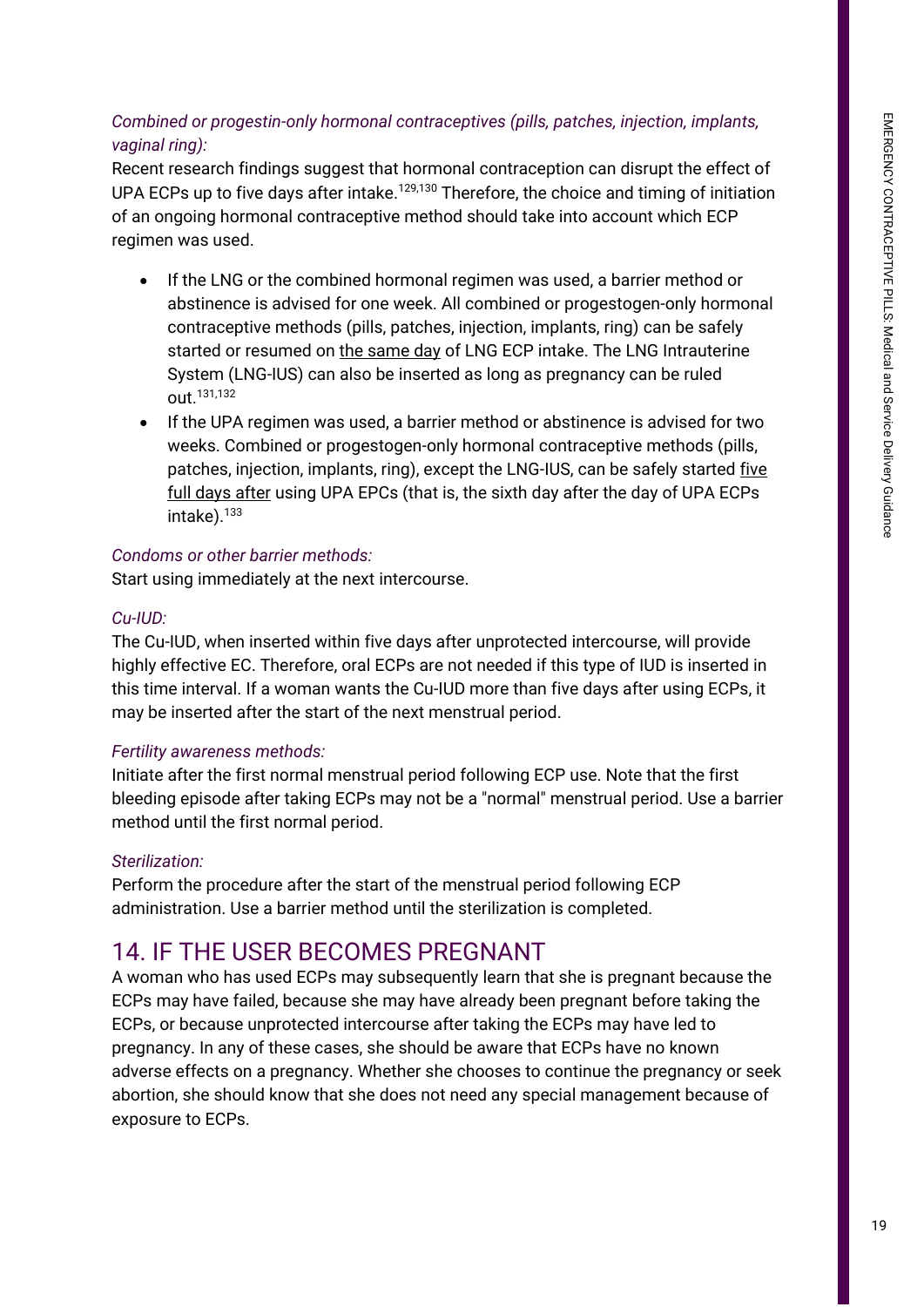## **REFERENCES**

- 1. Emergency contraception [Internet]. World Health Organization. World Health Organization; 2018 [cited 2018Feb1]. Available from:
- http://www.who.int/mediacentre/factsheets/fs244/en/
- 2. Emergency contraception (2018).
- 3. European public assessment report (EPAR) for ellaOne [Internet]. European Medicines Agency; 2018 [cited 2018May20]. Available from: http://www.ema.europa.eu/ema/index.jsp?curl=pages/medicines/human/medicines/00102 7/human\_med\_000758.jsp
- 4. Glasier AF, Cameron ST, Fine PM, et al. Ulipristal acetate versus levonorgestrel for emergency contraception: a randomised non-inferiority trial and meta-analysis. The Lancet 2010;375:555–62.
- 5. Fine P,Mathe H, Ginde S, Cullins V, Morfesis J, Gainer E.Ulipristal acetate taken 48-120 hours after intercourse for emergency contraception. Obstetrics & Gynecology. 2010;115(2) Pt 1):257–63.
- 6. Piaggio G, Kapp N, von Hertzen H. Effect on pregnancy rates of the delay in the administration of levonorgestrel for emergency contraception: a combined analysis of four WHO trials. Contraception. 2011;84(1):35–9.
- 7. von Hertzen H, Piaggio G, Ding J, et al. Low dose mifepristone and two regimens of levonorgestrel for emergency contraception: a WHO multicentre randomised trial. The Lancet 2002;360(9348):1803–10.
- 8. Ellertson C, Evans M, Ferden S, et al. Extending the time limit for starting the Yuzpe regimen of emergency contraception to 120 hours. Obstetrics & Gynecology. 2003;101(6):1168–71.
- 9. Stratton P, Levens ED, Hartog B, et al. Endometrial effects of a single early luteal dose of the selective progesterone receptor modulator CDB-2914. Fertility and Sterility. 2010;93(6):2035–41.
- 10. Croxatto HB, Devoto L, Durand M, et al. Mechanism of action of hormonal preparations used for emergency contraception: a review of the literature. Contraception. 2001;63(3):111–21.
- 11. Brache V, Cochon L, Jesam C, et al. Immediate pre-ovulatory administration of 30 mg ulipristal acetate significantly delays follicular rupture. Human Reproduction. 2010;25(9):2256–63.
- 12. Marions L, Hultenby K, Lindell I, Sun X, Stabi B, Gemzell Danielsson K. Emergency contraception with mifepristone and levonorgestrel: mechanism of action. Obstetrics & Gynecology. 2002;100(1):65–71.
- 13. Brache (2010).
- 14. Gemzell-Danielsson K, Berger C, P.g.l. L. Emergency contraception mechanisms of action. Contraception. 2013;87:300–8.
- 15. Shen J, Che Y, Showell E, Chen K, Cheng L. Interventions for emergency contraception. Cochrane Database of Systematic Reviews. 2017.
- 16. Brache V, Cochon L, Deniaud M, Croxatto HB. Ulipristal acetate prevents ovulation more effectively than levonorgestrel: analysis of pooled data from three randomized trials of emergency contraception regimens. Contraception. 2013 (88):611–18).
- 17. Marions (2002).
- 18. Meng CX, Marions L, Bystrom B, Gemzell-Danielsson K. Effects of oral and vaginal administration of levonorgestrel emergency contraception on markers of endometrial receptivity. Human Reproduction. 2010;25(4):874–83.
- 19. Lalitkumar P, Lalitkumar S, Meng C, Stavreus-Evers A, Hambiliki F, Bentin-Ley U, et al. Mifepristone, but not levonorgestrel, inhibits human blastocyst attachment to an in vitro endometrial three-dimensional cell culture model. Human Reproduction. 2007;22:3031–7.
- 20. Passaro MD, Piquion J, Mullen N, et al. Luteal phase dose-response relationships of the antiprogestin CDB-2914 in normally cycling women. Human Reproduction. 2003;18(9):1820– 7.
- 21. Stratton (2010).
- 22. Lira-Albarrán S, Durand M, Larrea-Shiavon M, González L, Barrera D, Vega C, et al. Ulipristal acetate administration at mid-cycle changes gene expression profiling of endometrial biopsies taken during the receptive period of the human menstrual cycle. Molecular and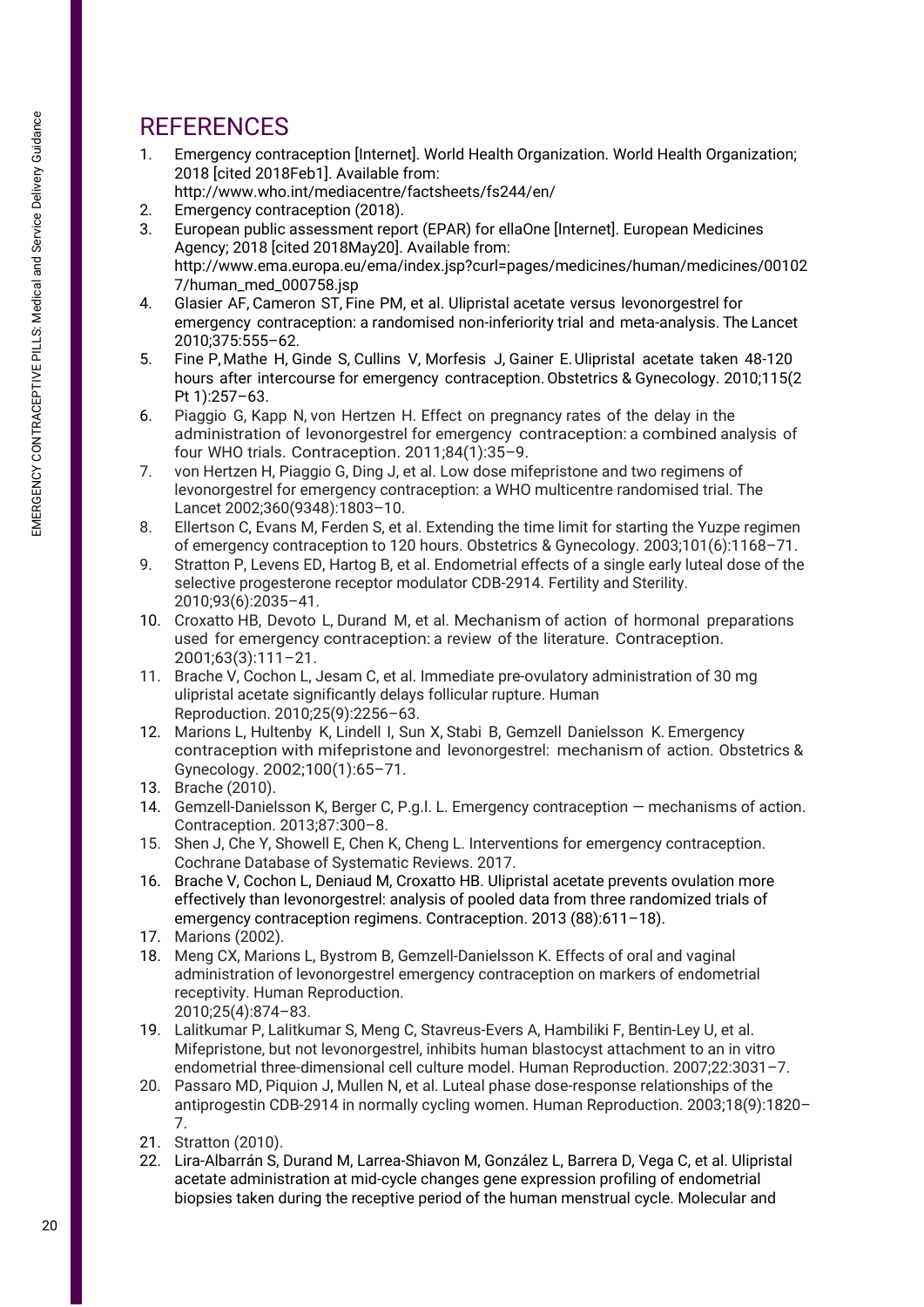Cellular Endocrinology. 2017 (447):1–11.

- 23. Li H-WR, Li Y-X, Li T-T, Fan H, Ng EH-Y, Yeung WS-B, et al. Effect of ulipristal acetate and mifepristone at emergency contraception dose on the embryo-endometrial attachment using an in vitro human trophoblastic spheroid and endometrial cell co-culture model. Human Reproduction. 2017;32:2414–22.
- 24. Berger C, Boggavarapu NR, Menezes J, Lalitkumar PGL, Gemzell-Danielsson K. Effects of ulipristal acetate on human embryo attachment and endometrial cell gene expression in an in vitro co-culture system. Human Reproduction. 2015;30:800–11.
- 25. Noé G, Croxatto HB, Salvatierra AM, Reyes V, Villarroel C, Muñoz C, et al. Contraceptive efficacy of emergency contraception with levonorgestrel given before or after ovulation. Contraception. 2011;84:486–92.
- 26. Noé G, Croxatto HB, Salvatierra AM, Reyes V, Villarroel C, Muñoz C, et al. Contraceptive efficacy of emergency contraception with levonorgestrel given before or after ovulation. Contraception. 2010;81:414–20.
- 27. Li H, Lo S, Ng E, Ho P. Efficacy of ulipristal acetate for emergency contraception and its effect on the subsequent bleeding pattern when administered before or after ovulation. Human Reproduction. 2016;31:1200–7.
- 28. <sup>28</sup> Mechanism of Action: How do levonorgestrel-only emergency contraceptive pills (LNG ECPs) prevent pregnancy? [Internet]. International Consortium for Emergency Contraception (ICEC). 2012 [cited 2018Mar16]. Available from: http://www.cecinfo.org/icecpublications/mechanism-action-levonorgestrel-emergency-contraceptive-pills-lng-ecpsprevent-pregnancy/
- 29. De Santis M, Cavaliere AF, Straface G, Carducci B, Caruso A. Failure of the emergency contraceptive levonorgestrel and the risk of adverse effects in pregnancy and on fetal development: an observational cohort study. Fertility and Sterility. 2005;84(2):296–9.
- 30. Zhang L, Chen J, Wang Y, Ren F, Yu W, Cheng L. Pregnancy outcome after levonorgestrelonly emergency contraception failure: a prospective cohort study. Human Reproduction. 2009;24(7):1605–11.
- 31. Gemzell-Danielsson (2013)
- 32. Levy DP, Jager M, Kapp N, Abitbol J-L. Ulipristal acetate for emergency contraception: postmarketing experience after use by more than 1 million women. Contraception. 2014;89:431–3.
- 33. European public assessment report (2018)
- 34. Glasier A. The rationale for use of Ulipristal Acetate as first line in emergency contraception: biological and clinical evidence. Gynecological Endocrinology. 2014;30:688–90.
- 35. Glasier (2010).
- 36. von Hertzen (2002).
- 37. Arowojolu AO, Okewole IA, Adekunle AO. Comparative evaluation of the effectiveness and safety of two regimens of levonorgestrel for emergency contraception in Nigerians. Contraception. 2002;66(4):269–73.
- 38. Ngai SW, Fan S, Li S, et al. A randomized trial to compare 24 h versus 12 h double dose regimen of levonorgestrel for emergency contraception. Human Reproduction. 2005;20(1):307–11.
- 39. Wu S, Wang C, Wang Y. A randomized, double-blind, multicentre study on comparing levonorgestrel and mifepristone for emergency contraception. Zhonghua Fu Chan Ke Za Zhi. 1999;34(6):327–30.
- 40. Hamoda H, Ashok PW, Stalder C, Flett GM, Kennedy E, Templeton A. A randomized trial of mifepristone (10 mg) and levonorgestrel for emergency contraception. Obstetrics & Gynecology. 2004;104(6):1307–13.
- 41. Creinin MD, Schlaff W, Archer DF, et al. Progesterone receptor modulator for emergency contraception: a randomized controlled trial. Obstetrics & Gynecology. 2006;108(5):1089– 97.
- 42. Ho PC, Kwan MS. A prospective randomized comparison of levonorgestrel with the Yuzpe regimen in post-coital contraception. Human Reproduction. 1993;8(3):389–92.
- 43. Task Force on Postovulatory Methods of Fertility Regulation. Randomised controlled trial of levonorgestrel versus the Yuzpe regimen of combined oral contraceptives for emergency contraception. The Lancet. 1998;352(9126):428–33.
- 44. Dada OA, Godfrey EM, Piaggio G, von Hertzen H. A randomized, double-blind, noninferiority study to compare two regimens of levonorgestrel for emergency contraception in Nigeria.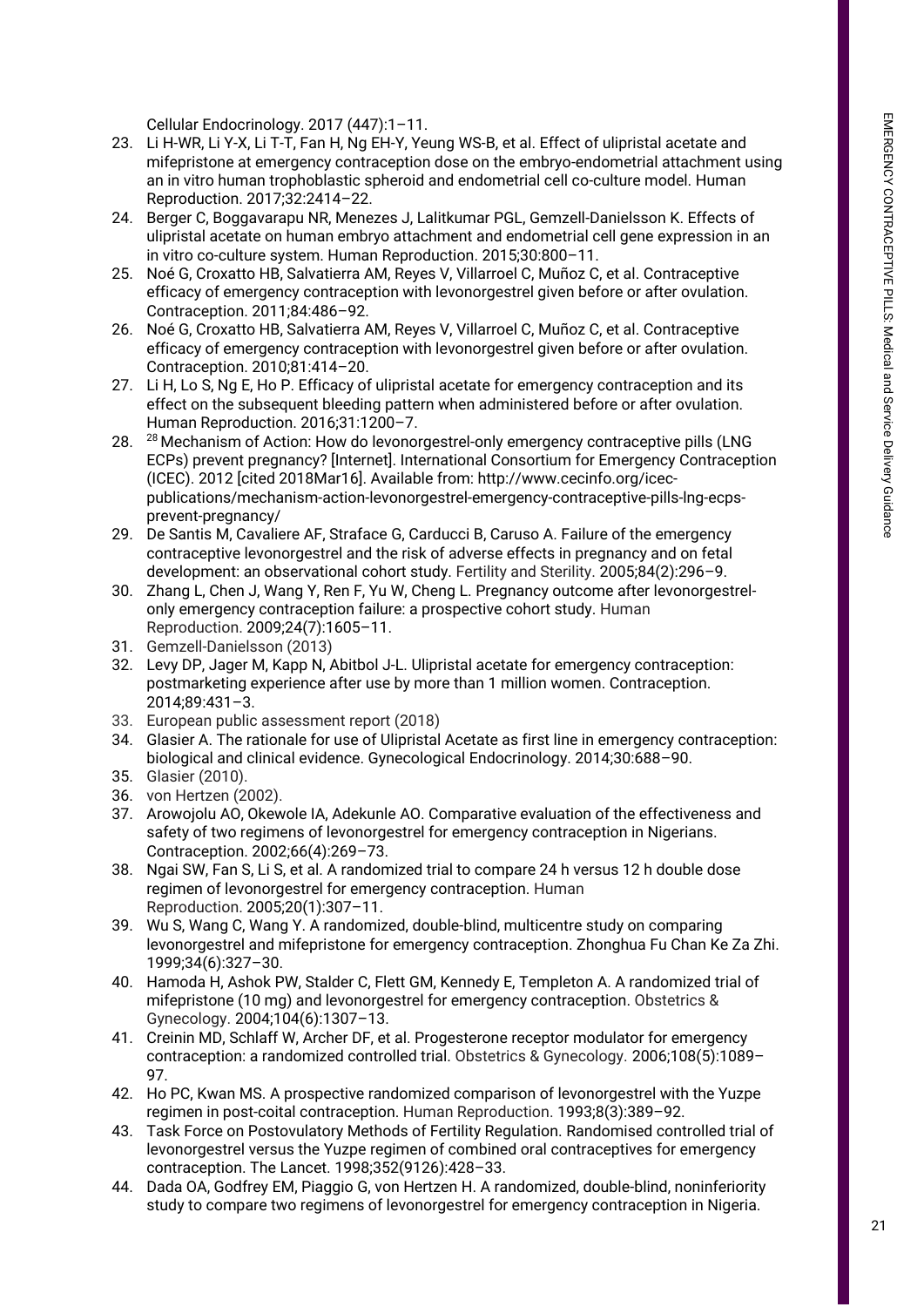Contraception. 2010;82(4):373–8.

- 45. Farajkhoda T, Khoshbin A, Enjezab B, Bokaei M, Karimi Zarchi M. Assessment of two emergency contraceptive regimens in Iran: levonorgestrel versus the Yuzpe. Niger J Clin Pract 2009;12(4):450–2.
- 46. Noé (2011).
- 47. Raymond E, Taylor D, Trussell J, Steiner MJ. Minimum effectiveness of the levonorgestrel regimen of emergency contraception. Contraception. 2004;69(1):79–81.
- 48. Creinin (2006).
- 49. Piaggio G, von Hertzen H, Grimes DA, Van Look PF. Timing of emergency contraception with levonorgestrel or the Yuzpe regimen. Task Force on Postovulatory Methods of Fertility Regulation. The Lancet. 1999;353(9154):721.
- 50. Piaggio (2011).
- 51. von Hertzen (2002).
- 52. Arowojolu (2002).
- 53. Ngai (2005).
- 54. Shen (2017).
- 55. International Consortium for Emergency Contraception. Regimen Update: Timing and dosage levonorgestrel-alone emergency contraceptive pills [Internet]. 2013 [cited 2018Mar16]. Available from: http://www.cecinfo.org/icec-publications/regimen-updatetiming-dosage-levonorgestrel-alone-emergency-contraceptive-pills
- 56. Glasier (2010).
- 57. Creinin (2006).
- 58. Glasier (2010).
- 59. Cheng L, Gulmezoglu AM, Piaggio G, Ezcurra E, Van Look PF. Interventions for emergency contraception. Cochrane Database Syst Rev 2008(2):CD001324.
- 60. Shen (2017).
- 61. Cheng (2008).
- 62. Shen (2017).
- 63. Cheng (2008).
- 64. Shen (2017).
- 65. Raymond EG, Trussell J, Polis CB. Population effect of increased access to emergency contraceptive pills: a systematic review. Obstetrics & Gynecology. 2007;109(1):181–8.
- 66. Polis CB, Schaffer K, Blanchard K, Glasier A, Harper CC, Grimes DA. Advance provision of emergency contraception for pregnancy prevention (full review). Cochrane Database Syst Rev 2010(2):CD005497.
- 67. Rodriguez MI, Curtis KM, Gaffield ML, Jackson E, Kapp N. Advance supply of emergency contraception: a systematic review. Contraception. 2013;87:590–601.
- 68. Group ECW, Baird DT, Cameron S, Evers JLH, Gemzell-Danielsson K, Glasier A, et al. Emergency contraception. Widely available and effective but disappointing as a public health intervention: a review. Human Reproduction. 2015;30:751–60.
- 69. Medical eligibility criteria for contraceptive use Fifth edition. Geneva: Department of Reproductive Health and Research, World Health Organization; 2015.
- 70. Jatlaoui TC, Riley H, Curtis KM. Safety data for levonorgestrel, ulipristal acetate and Yuzpe regimens for emergency contraception. Contraception. 2016;93:93–112.
- 71. Selected practice recommendations for contraceptive use Third edition. Geneva: Reproductive Health and Research, World Health Organization; 2016.
- 72. Koyama A, Hagopian L, Linden J. Emerging Options for Emergency Contraception. Clinical Medicine Insights: Reproductive Health. 2013;7.
- 73. Glasier (2010).
- 74. Raymond EG, Goldberg A, Trussell J, Hays M, Roach E, Taylor D. Bleeding patterns after use of levonorgestrel emergency contraceptive pills. Contraception. 2006;73(4):376–81.
- 75. Gainer E, Kenfack B, Mboudou E, Doh AS, Bouyer J. Menstrual bleeding patterns following levonorgestrel emergency contraception. Contraception. 2006;74(2):118–24.
- 76. von Hertzen (2002).
- 77. Task Force on Postovulatory Methods (1998).
- 78. Glasier (2010).
- 79. Fine (2010).
- 80. Rodriguez MI, Godfrey EM, Warden M, Curtis KM. Prevention and management of nausea and vomiting with emergency contraception: a systematic review. Contraception.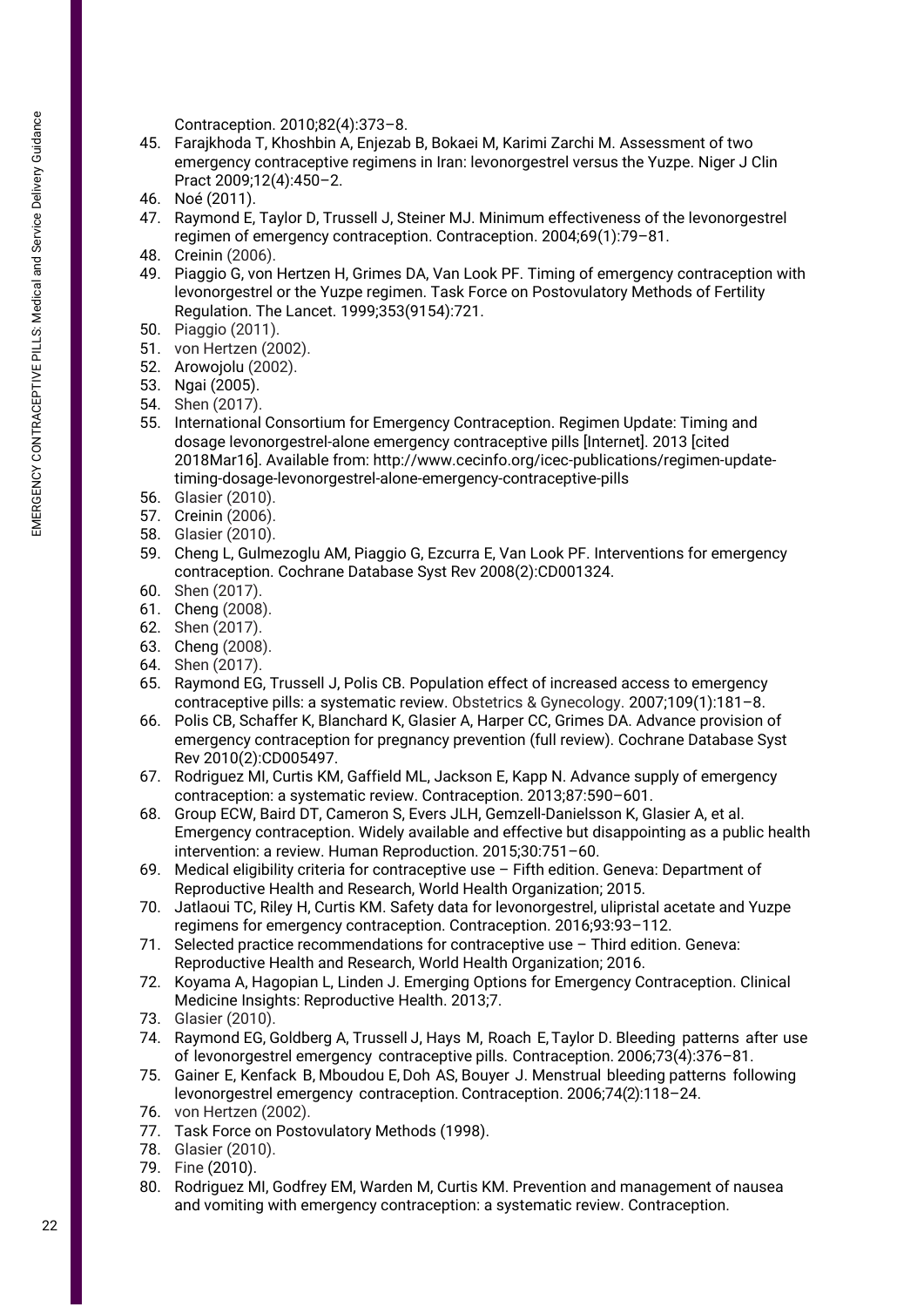2013;87:583–9.

- 81. Selected practice recommendations (2016).
- 82. Selected practice recommendations (2016).
- 83. Emergency contraception (2018).
- 84. De Santis (2005).
- 85. Zhang (2009).
- 86. Levy (2014).
- 87. Medical eligibility criteria (2015).
- 88. Medical eligibility criteria (2015).
- 89. Harper CC, Rocca CH, Darney PO, von Hertzen H, Raine TR. Tolerability of levonorgestrel emergency contraception in adolescents. Am J Obstetrics & Gynecology. 2004;191(4):1158– 63.
- 90. Raine TR, Ricciotti N, Sokoloff A, Brown BA, Hummel A, Harper CC. An Over-the-Counter Simulation Study of a Single-Tablet Emergency Contraceptive in Young Females. Obstetrics & Gynecology. 2012;119(4):772–9.
- 91. Committee on Adolescence. Policy Statement: Emergency Contraception. Pediatrics. 2012;130(6):1174–1182. Pediatrics. 2013;131:362.
- 92. Responding to children and adolescents who have been sexually abused: WHO clinical guidelines. Geneva: World Health Organization; 2017.
- 93. Van der Wijden C, Manion C. Lactational amenorrhoea method for family planning. Cochrane Database of Systematic Reviews 2015, Issue 10. Art. No.: CD001329. DOI: 10.1002/14651858.CD001329.pub2.
- 94. Medical eligibility criteria (2015)
- 95. Raymond EG, Halpern V, Lopez LM. Pericoital Oral Contraception With Levonorgestrel. Obstetrics & Gynecology. 2011;117:673–81.
- 96. Festin MP, Bahamondes L, Nguyen TMH, Habib N, Thamkhantho M, Singh K, et al. A prospective, open-label, single arm, multicentre study to evaluate efficacy, safety and acceptability of pericoital oral contraception using levonorgestrel 1.5 mg. Human Reproduction. 2016;31:530–40.
- 97. Selected practice recommendations (2016).
- 98. Raymond (2011).
- 99. Festin (2016).
- 100. Raymond (2011).
- 101. Clinical Guidance: Emergency Contraception December 2017 [Internet]. Faculty of Sexual & Reproductive Healthcare; 2017 [cited 2018Feb2]. Available from: https://www.fsrh.org/standards-and-guidance/current-clinical-guidance/emergencycontraception/
- 102. International Consortium for Emergency Contraception. Repeated Use of Emergency Contraceptive Pills: The Facts [Internet]. 2015 [cited 2018Feb1]. Available from: http://www.cecinfo.org/custom-content/uploads/2015/10/ICEC\_Repeat-Use\_Oct-2015.pdf
- 103. Johansson E, Brache V, Alvarez F, Faundes A, Cochon L, Ranta S, Lovern M, Kumar N. Pharmacokinetic study of different dosing regimens of levonorgestrel for emergency contraception in healthy women. Human Reproduction. 2002;17(6):1472–6.
- 104. Jesam C, Cochon L, Salvatierra A, Williams A, Kapp N, Levy-Gompel D, et al. A prospective, open-label, multicenter study to assess the pharmacodynamics and safety of repeated use of 30 mg ulipristal acetate. Contraception. 2016;93:310–6.
- 105. Brache V, Cochon L, Duijkers I, Levy D, Kapp N, Monteil C, et al. A prospective, randomized, pharmacodynamic study of quick-starting a desogestrel progestin-only pill following ulipristal acetate for emergency contraception. Human Reproduction. 2015.
- 106. Cameron ST, Berger C, Michie L, Klipping C, Gemzell-Danielsson K. The effects on ovarian activity of ulipristal acetate when quickstarting a combined oral contraceptive pill: a prospective, randomized, double-blind parallel-arm, placebo-controlled study. Human Reproduction. 2015;30:1566–72.
- 107. Wilcox AJ, Weinberg CR, Baird DO. Timing of sexual intercourse in relation to ovulation. Effects on the probability of conception, survival of the pregnancy, and sex of the baby. N EngI J Med 1995;333(23):1517–21.
- 108. Clinical Guidance (2017)
- 109. European Medicines Agency Levonelle 1500 microgram tablets and associated names. (2016). Ema.europa.eu. Retrieved 2 February 2018, from